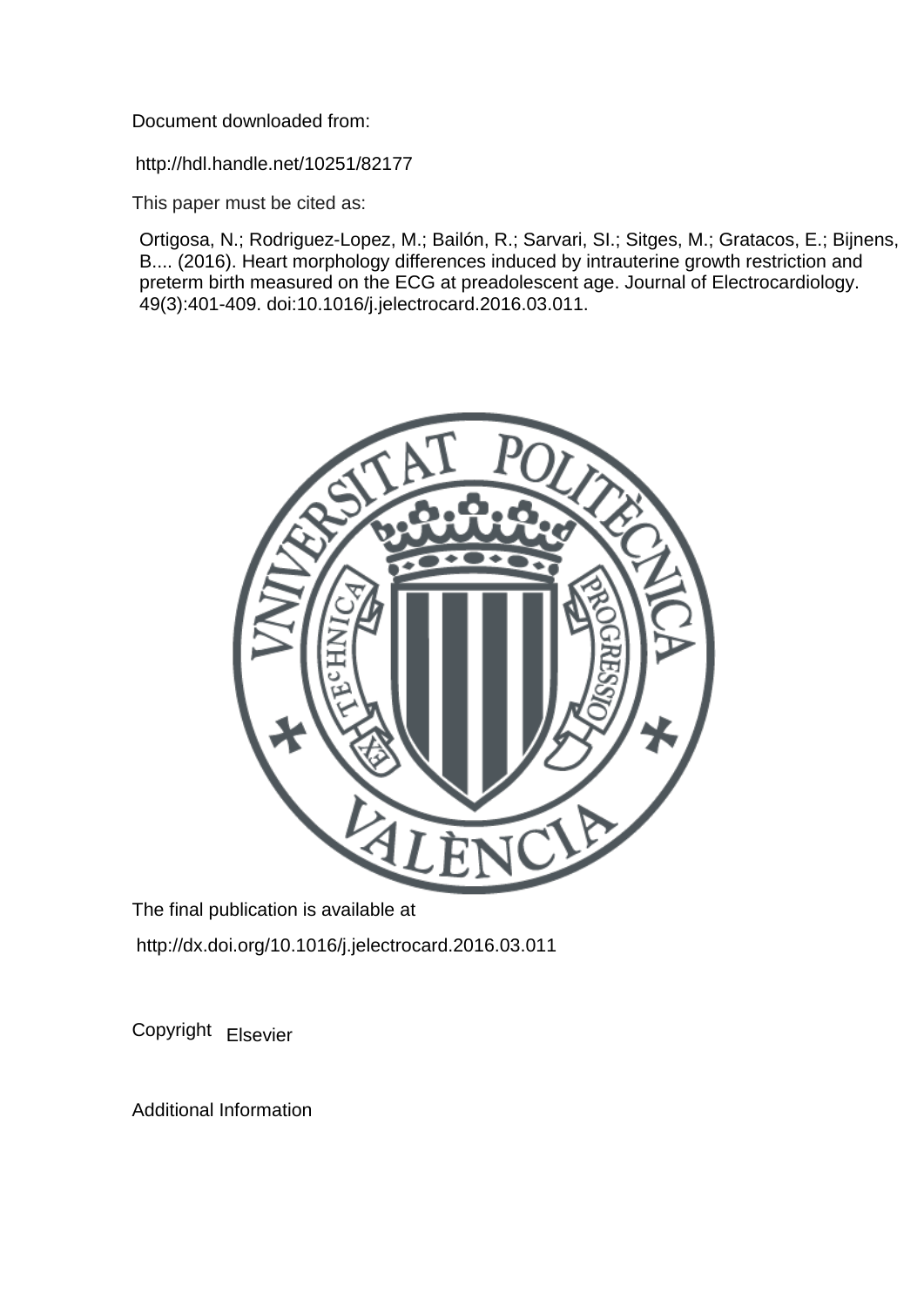# <sup>1</sup> Heart morphology differences induced by intrauterine <sup>2</sup> growth restriction and preterm birth measured on the <sup>3</sup> ECG at preadolescent age

<sup>4</sup> Nuria Ortigosa<sup>a</sup>, Merida Rodriguez-Lopez<sup>b</sup>, Raquel Bailón<sup>c,d</sup>, Sebastian <sup>5</sup> Imre Sarvari<sup>e,f</sup>, Marta Sitges<sup>e</sup>, Eduard Gratacos<sup>b</sup>, Bart Bijnens<sup>g</sup>, Fatima Crispi<sup>b</sup>, Pablo Laguna<sup>c,d</sup>

<sup>a</sup> I.U. Matemática Pura y aplicada, Universitat Politècnica de València <sup>8</sup> Camino de Vera s/n, 46022 Valencia, Spain <sup>9</sup> nuorar@upvnet.upv.es <sup>1</sup> Fetal i+D Medicine Research Center, BCNatal-Barcelona Center for Maternal-Fetal <sup>11</sup> and Neonatal Medicine (Hospitals Clinic and Sant Joan de Deu). IDIBAPS, University <sup>12</sup> of Barcelona (CIBER-ER) <sup>c</sup> BSICoS Group, Aragón Institute of Engineering Research (I3A), IIS Aragón. <sup>14</sup> University of Zaragoza, Spain <sup>1</sup> Centro de Investigación Biomédica en Red en Bioingeniería, Biomateriales y <sup>16</sup> Nanomedicina (CIBER-BBN), Spain <sup>17</sup> <sup>e</sup> Cardiovascular Institute, Hospital Clinic, IDIBAPS, University of Barcelona, Institut <sup>18</sup> d'Investigacions Biom`ediques August Pi i Sunyer, Barcelona, Spain <sup>19</sup> <sup>f</sup> Department of Cardiology, Oslo University Hospital, Rikshospitalet, and University of <sup>20</sup> Oslo, Norway. g <sup>21</sup> ICREA, Universitat Pompeu Fabra, Spain.

# <sup>22</sup> Abstract

6

Intrauterine Growth Restriction (IUGR) and premature birth are associated with higher risk of cardiovascular diseases throughout adulthood. The aim of this study was to evaluate the influence of these factors in ventricular electrical remodeling in preadolescents. Electrocardiography was performed in a cohort of 33-IUGR, 32-preterm with appropriate weight and 60 controls. Depolarization and repolarization processes were studied by means of the surface ECG, including loops and angles corresponding to QRS and T-waves. The angles between the dominant vector of QRS and the frontal plane XY were different among the study groups: controls  $[20.03^{\circ}(10.11^{\circ} - 28.64^{\circ})]$ , preterm [ $25.48^{\circ}(19.79^{\circ}-33.56^{\circ})$ ], and IUGR [ $27.77^{\circ}(16.59^{\circ}-33.23^{\circ})$ ]. When compared to controls, IUGR subjects also presented wider angles between the difference of QRS and T-wave dominant vectors and the XY-plane  $[5.28^{\circ} \pm 12.15^{\circ}$ 

Preprint submitted to Journal of Electrocardiology February 24, 2016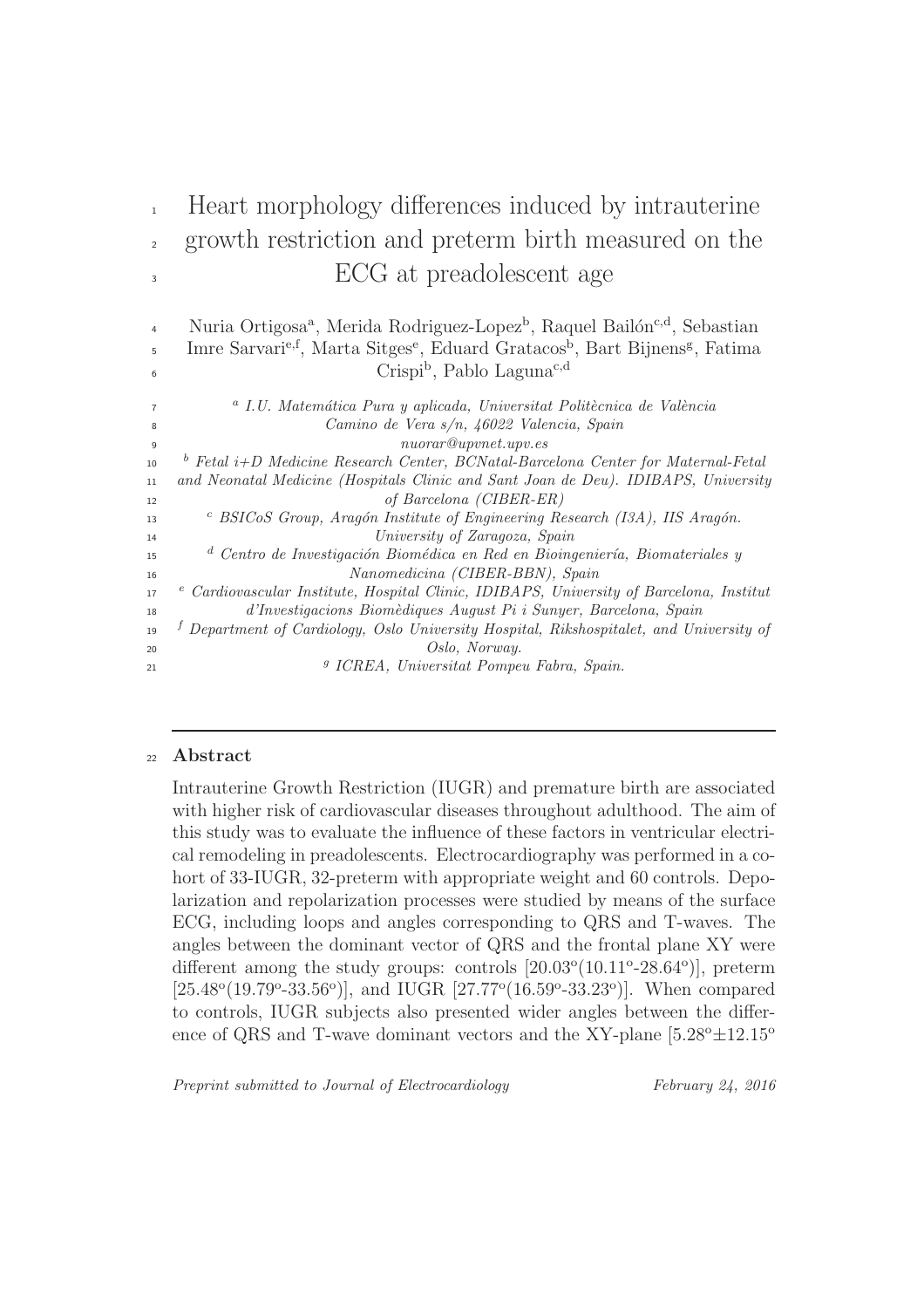vs  $0.49^{\circ} \pm 14.15^{\circ}$ , p $< 0.05$ ] while preterm ones showed smaller frontal QRS-T angle  $[4.68^{\circ}(2.20^{\circ} - 12.89^{\circ})$  vs  $6.57^{\circ}(2.72^{\circ} - 11.31^{\circ})$ , p<0.05]. Thus, electrical remodeling is present in IUGR and preterm preadolescents, and might predispose them to cardiovascular diseases in adulthood. Follow-up studies are warranted.

 *Keywords:* Premature birth, Intrauterine Growth Restriction, ventricular electrical remodelling

## 1. Introduction

 For many years, genetics and lifestyle have been considered as the main cardiovascular risk factors. However, by the 90s, Barker and colleagues demonstrated a strong association between cardiovascular diseases (CVD) and birthweight [1], and proposed that low birthweight may produce struc- tural and functional changes in key organs in postnatal life that predispose to CVD in adulthood, from which the concept of fetal programming emerged [1]. In this paper, we studied two leading causes of low birthweight: intrauterine growth restriction (IUGR) and preterm delivery.

 IUGR affects 7-10% of pregnancies and is defined as the failure of a fe- tus to achieve its growth potential [2]. It is usually associated with pla- cental insufficiency that determines fetal hypoxia, undernutrition and pres- sure/volume overload. Several studies have demonstrated that IUGR fetuses  $38 \quad$  [3] and children with earlier IUGR [4] show significant changes in cardiac structure and function in the form of more spherical hearts with reduced longitudinal motion and impaired relaxation. On the other hand, prematu- rity represents 4-10% of deliveries and is defined by birth before 37 completed weeks of gestation. Preterm birth has multiple causes, including spontaneous preterm labor, intraamniotic inflammation and/or infection, preterm rupture of membranes, and labor induction due to IUGR or preeclampsia. Recently, increased cardiac mass together with short and small left ventricles have been described in adults born preterm [5].

 In addition, both IUGR and prematurity have been associated with in- creased CVD in adulthood [6] as well as with arrhythmias i.e sudden death syndrome [7] and apnea-bradycardia episodes [8] in infants. However, little is known about the presence of electrical changes associated with these condi- tions that could predispose to long-term consequences. It has been proposed that electrical remodelling could occur primarily or secondary to the cardiac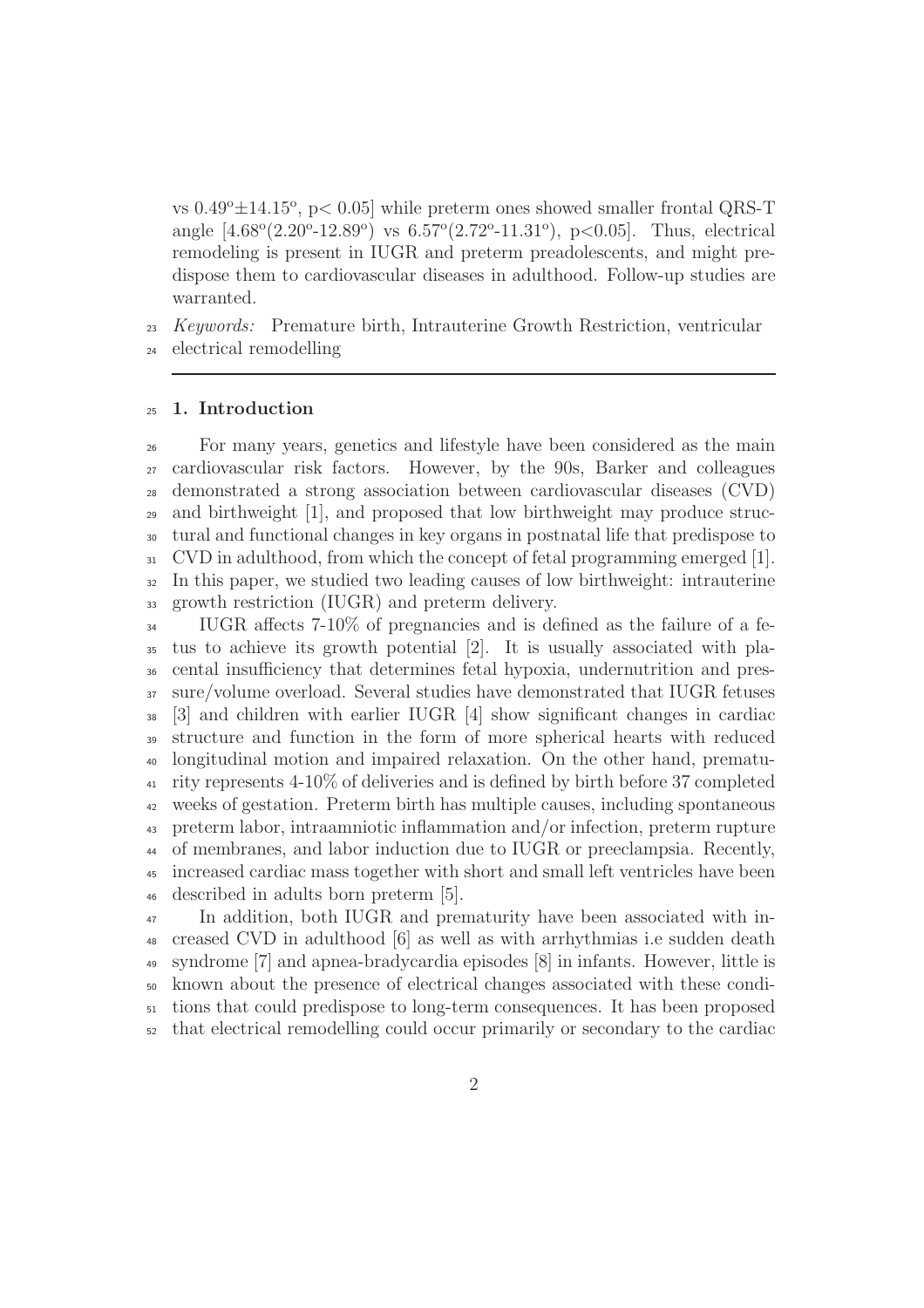structural remodelling described in these conditions [9].

 Hence, the aim of the present study was to identify signs of ventricular electrical remodelling in preterm and growth restricted babies on reaching preadolescence by assessing changes in ventricular depolarization and re- polarization using the QRS complex and T-wave, respectively. This was assessed by analyzing the direction of the QRS and T vectors, as well as the angle between them, which is supposed to reflect possible deviations be- tween ventricular depolarization and repolarization. Finally, an analysis of QRS and T loop morphology was also performed in order to study in detail the presence of abnormalities in the ECG signal.

# 2. Materials and Methods

#### *2.1. Study populations*

 The study population included 125 preadolescents, whose surface 12- lead ECG was recorded at a sampling rate of 1000 Hz in a tertiary cen- ter. 33 subjects had severe IUGR with medically-induced preterm delivery, 32 were spontaneously born preterm with appropriate weight for gestational age (AGA) and 60 normally grown controls born at term. From now on, these three groups will be denoted by preterm-IUGR, preterm-AGA and controls. IUGR was defined by low birthweight below 10th centile and ab- normal umbilical artery Doppler (pulsatility index above the 95th centile), while adequate growth was considered if birthweight was above 10th centile for gestational age according to local standards [10]. Preterm birth was de- fined by delivery before 37 completed weeks of gestation. Gestational age was calculated by first-trimester crown-rump length measurement by ultrasound. Cases and controls were selected from a previously published cohort study that included 200 children at 2-6 years of age whose gestational age ranged  $\tau$ <sup>9</sup> from 25 to 41 weeks [4], which was conducted in a tertiary referral university hospital in Barcelona, Spain. We contacted all previous study participants to be included in this follow-up (6 years after the previous cardiovascular assessment) and 125 accepted to be recruited for the present study.

 Digital standard 12-lead surface ECGs were recorded using a Gem Heart <sup>84</sup> One recorder (Gem-Med SL, Spain), at an equivalent paper speed of 50mm/s and a gain of 10 mm/mV. This recorder provided digital recordings in SCP format. The acquisition process was performed by a trained nurse.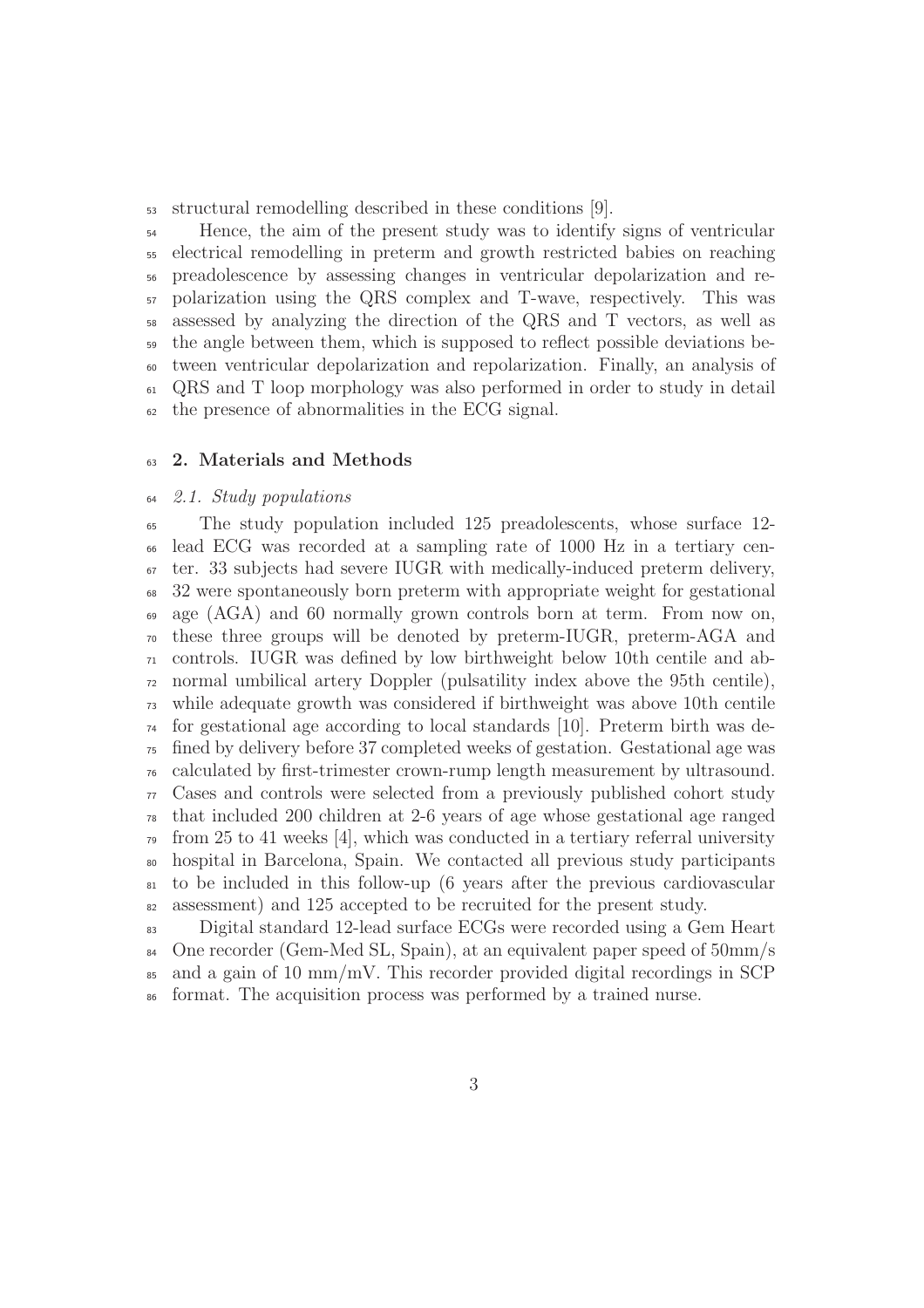#### <sup>87</sup> *2.2. Signal Preprocessing*

 ECG was delineated so that QRS complexes and T waves, as well as their onset and end, were detected. This was performed by a wavelet transform delineation technique [11]. Then, baseline wander was reduced by means of cubic splines [12]. The vectorcardiogram was synthesized using the inverse Dower matrix [13].

## <sup>93</sup> *2.3. Loop alignment and averaging*

 In order to attenuate noise, respiratory influence and muscular activity, depolarization and repolarization loops were first aligned with respect to a reference loop and then averaged. The reference loop is selected as the first 97 visually checked normal loop,  $\mathbf{Z}_R$ , consisting of a 3 × ( $k + 2\Delta$ ) matrix con- taining at each row the leads X, Y and Z, respectively. Spatial and temporal alignment was performed in terms of scaling, rotation and time synchroniza-tion of the loops, as presented in [14].

Thus, three transformations were considered to perform the alignment. This process can be described as:

$$
Z = \alpha \mathcal{Q} Z_R J_\tau \tag{1}
$$

101 where **Z** and  $\mathbb{Z}_R$  denote the 3 × K and 3 × (K + 2 $\Delta$ ) matrices that contain  $102$  in each row K or  $K + 2\Delta$  samples corresponding to leads X,Y,Z of the loop <sup>103</sup> to be aligned and the reference loop, respectively. Scaling was controlled by 104 the positive parameter  $\alpha$ , that allows loop expansion or contraction, whereas 105 rotational changes of the heart were introduced by the  $3 \times 3$  rotation matrix 106 Q. Finally, time synchronization was described by the integer time shift  $\tau$ 107 in the shift matrix  $J_{\tau}$ , which was defined as

$$
\boldsymbol{J}_{\boldsymbol{\tau}} = \begin{bmatrix} 0_{\Delta+\tau} \\ I \\ 0_{\Delta-\tau} \end{bmatrix}
$$

108 where  $\tau = -\Delta, ..., \Delta$ , the identity matrix I is  $K \times K$ , and the top and bottom 109 zero matrices are  $(\Delta + \tau) \times K$  and  $(\Delta - \tau) \times K$ , respectively. Parameter  $\Delta$ 110 corresponds to the 2 $\Delta$  additional samples that the reference loop  $\mathbb{Z}_R$  has in <sup>111</sup> order to allow for time synchronization of observations of different subsets of  $_{112}$  K samples.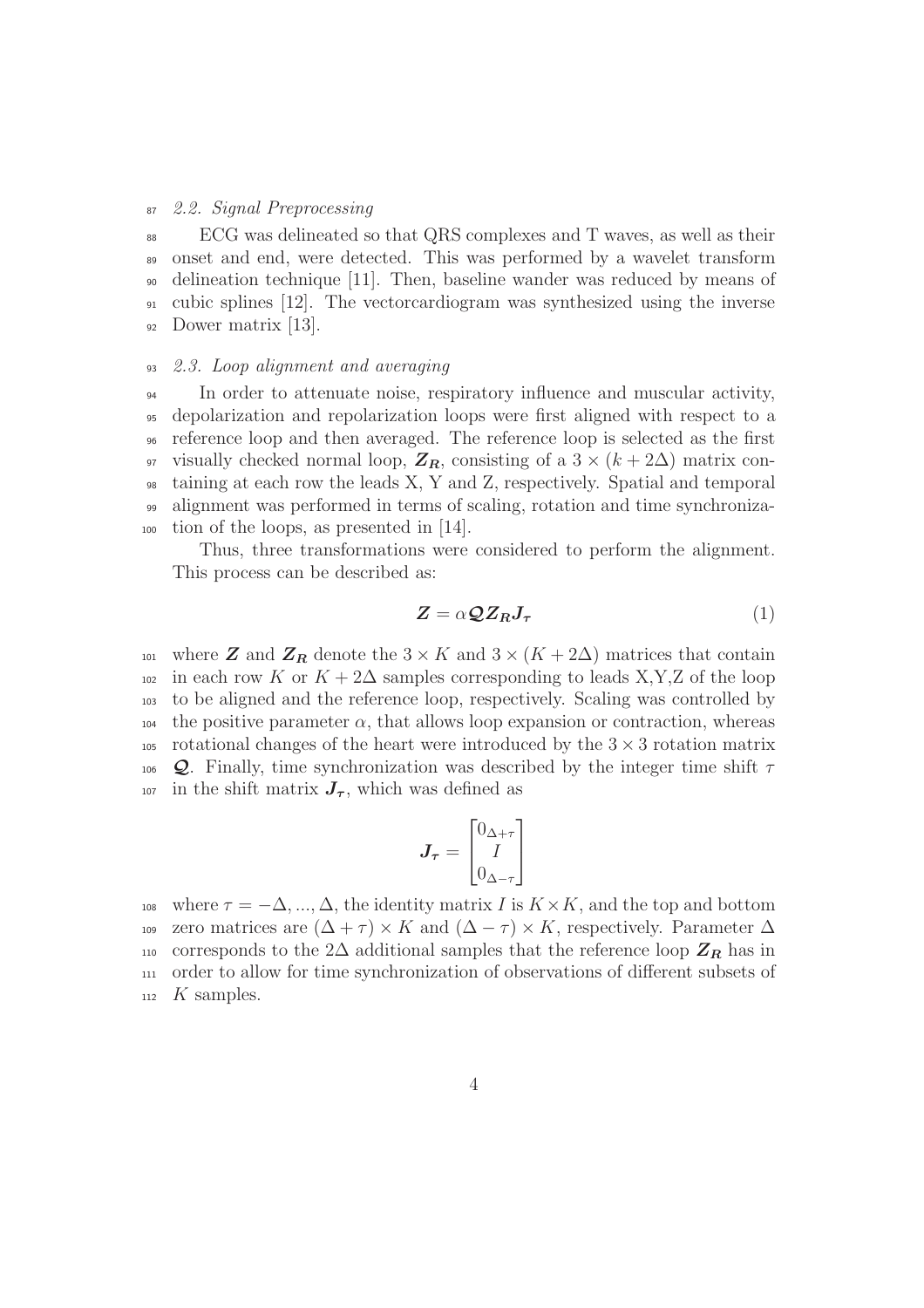The optimal estimates for  $\alpha$ ,  $\tau$  and  $\mathcal Q$  were determined by solving the minimization problem

$$
\epsilon_{\min}^2 = \min_{\alpha, \mathbf{Q}, \tau} \| \mathbf{Z} - \alpha \mathbf{Q} \mathbf{Z}_R \mathbf{J}_\tau \|_F^2 \tag{2}
$$

113 where  $\epsilon^2$  represents the error, calculated as the Frobenius norm of the differ-<sup>114</sup> ence between the actual and the reference loop subjected to the transforma-115 tions.  $\epsilon^2$  is minimized by first finding the estimates for  $\alpha$  and  $\mathcal Q$  for every 116 value of  $\tau$  and then selecting the value of  $\tau$  that minimizes the error. For a <sup>117</sup> fully detailed explanation of the alignment process see [14].

 Depolarization loops are aligned and the estimated transformations for each heartbeat are applied to align the repolarization loops. Then, depolar- ization and repolarization loops are averaged in order to obtain a clean and robust mean QRS and T loop. Then, the dominant vectors of the average loops, denoted by  $v_{\text{QRS}}$  and  $v_{\text{T}}$ , are obtained by averaging the whole set of vectors that form each loop. These set of vectors describe the dominant di-<sup>124</sup> rection of the electrical wavefront along the depolarization  $(v_{\text{ORS}})$  and the 125 repolarization  $(v<sub>T</sub>)$  processes.

# <sup>126</sup> *2.4. Angles estimation based on dominant vectors of depolarization and re-*<sup>127</sup> *polarization loops*

 We estimated the angle between the dominant vectors of depolarization 129 and repolarization phases in the three dimensional space  $(\theta_{RT},$  the so-called spatial QRS-T angle). It is defined as the angle measured in the plane that formed by the maximum vectors of the QRS complex and the T-wave. It usually differs from the angle of the projections of the QRS and T axes in 133 the frontal plane XY, denoted by  $\theta_{RT-XY}$ , and which was also calculated in our study.

135 Next, we estimated the absolute angles between vectors  $v_{\text{QRS}}$  and  $v_{\text{T}}$  and 136 the three orthogonal planes,  $\Phi_{R-p}$  and  $\Phi_{T-p}$ , where  $\mathcal{P} \in \{XZ, XY, YZ\}$  $137$  denotes each orthogonal plane formed by the two directions referred to  $P$ . <sup>138</sup> Finally, we also estimated the difference between them with respect to each <sup>139</sup> orthogonal plane.

#### <sup>140</sup> *2.5. Loop morphology*

<sup>141</sup> Loop morphology was assessed by means of planarity and roundness mea-<sup>142</sup> surements. *Planarity* is a measure of how well the VCG can be approximated <sup>143</sup> by a plane or whether it is not possible, since the VCG is so curved that it is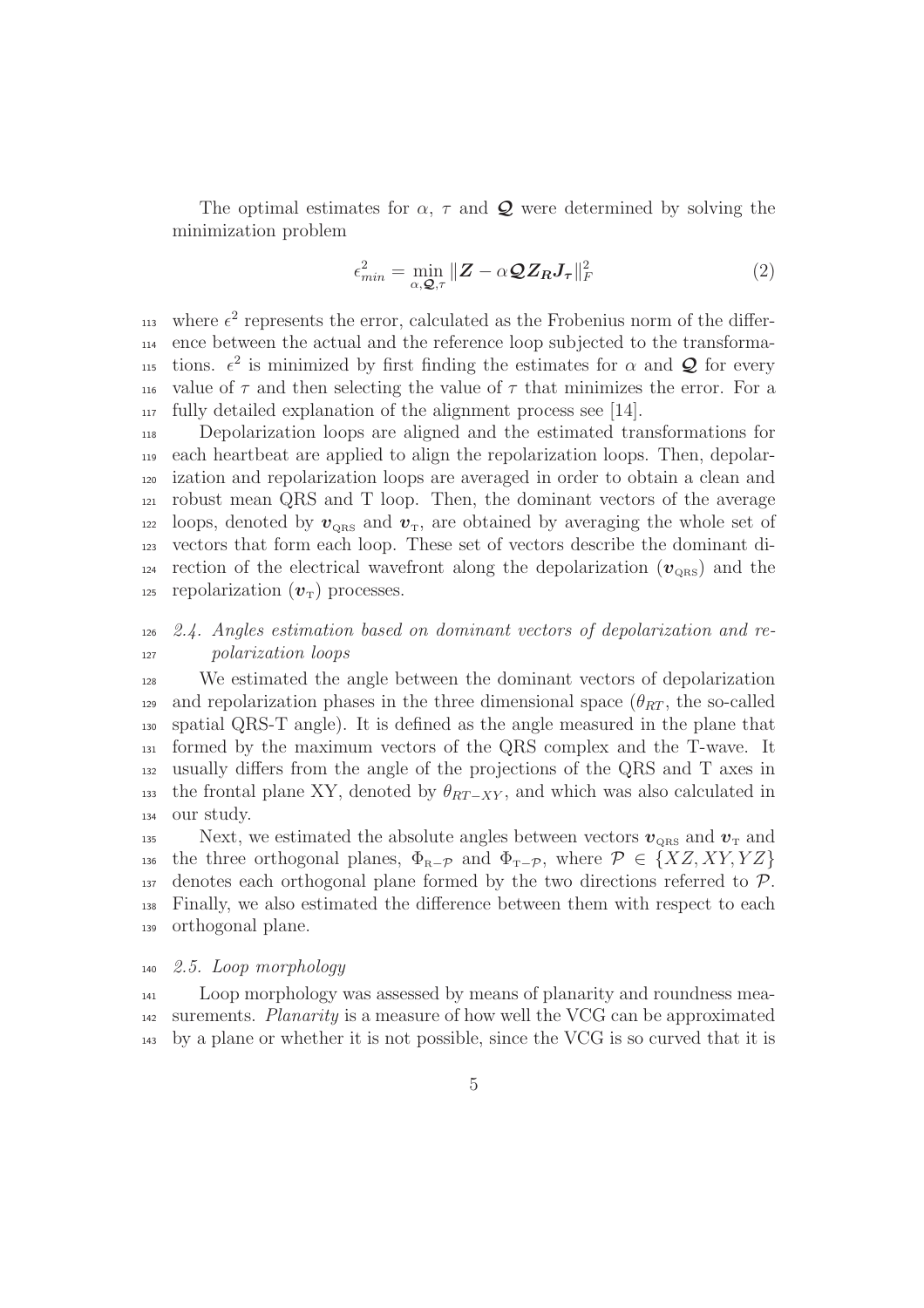really distributed along the 3D spatial loop. *Roundness* measurements were referred to 2D planar projections of the VCG, taking values in the range [0-1] (where 1 means that the projection is closer to a circle than to a straight line, whereas roundness close to 0 reflects the opposite and intermediate situations - an ellipsoidal shape of the VCG-) with different axes ratios as function of roundness.

If we denote the eigenvalues of the average loop matrix as  $\lambda_i, i = 1, 2, 3$ , sorted in descending order, the planarity of the loops is defined as

$$
\rho_L = \frac{\lambda_3}{\lambda_1} \tag{3}
$$

where  $\rho$  can take values between zero (entirely planar loop) and one (loop that equally extends into the three dimensions). Features will be obtained for both the depolarization and repolarization loops, being indicated by the subscript  $L$  values  $R$  or  $T$ , respectively. Planarity can also be analysed by features  $\sigma_L$  and  $\delta_L$ , which can take values in the range [0-1] (reflecting more planar loops when  $\sigma_L$  is close to 1 and  $\delta$  is close to 0):

$$
\sigma_L = \frac{\lambda_1 + \lambda_2}{\lambda_1 + \lambda_2 + \lambda_3} \tag{4}
$$

$$
\delta_L = \frac{\lambda_3}{\lambda_1 + \lambda_2} \tag{5}
$$

QRS and T wave complexity was defined as the ratio between the second to the first eigenvalues, denoted by C:

$$
C_L = \frac{\lambda_2}{\lambda_1} \tag{6}
$$

The geometrical interpretation of C refers to the roundness of the loop [15]. This feature was also obtained for each plane  $\mathcal{P} \in \{XZ, XY, YZ\},\$ corresponding to the loop projection onto each orthogonal plane. Eigenvalues obtained on the projection were  $\nu_1, \nu_2$ , sorted in descending order. Thus, the roundness of the loops projected on each plane was defined as

$$
\varrho_{L-\mathcal{P}} = \frac{\nu_2}{\nu_1} \tag{7}
$$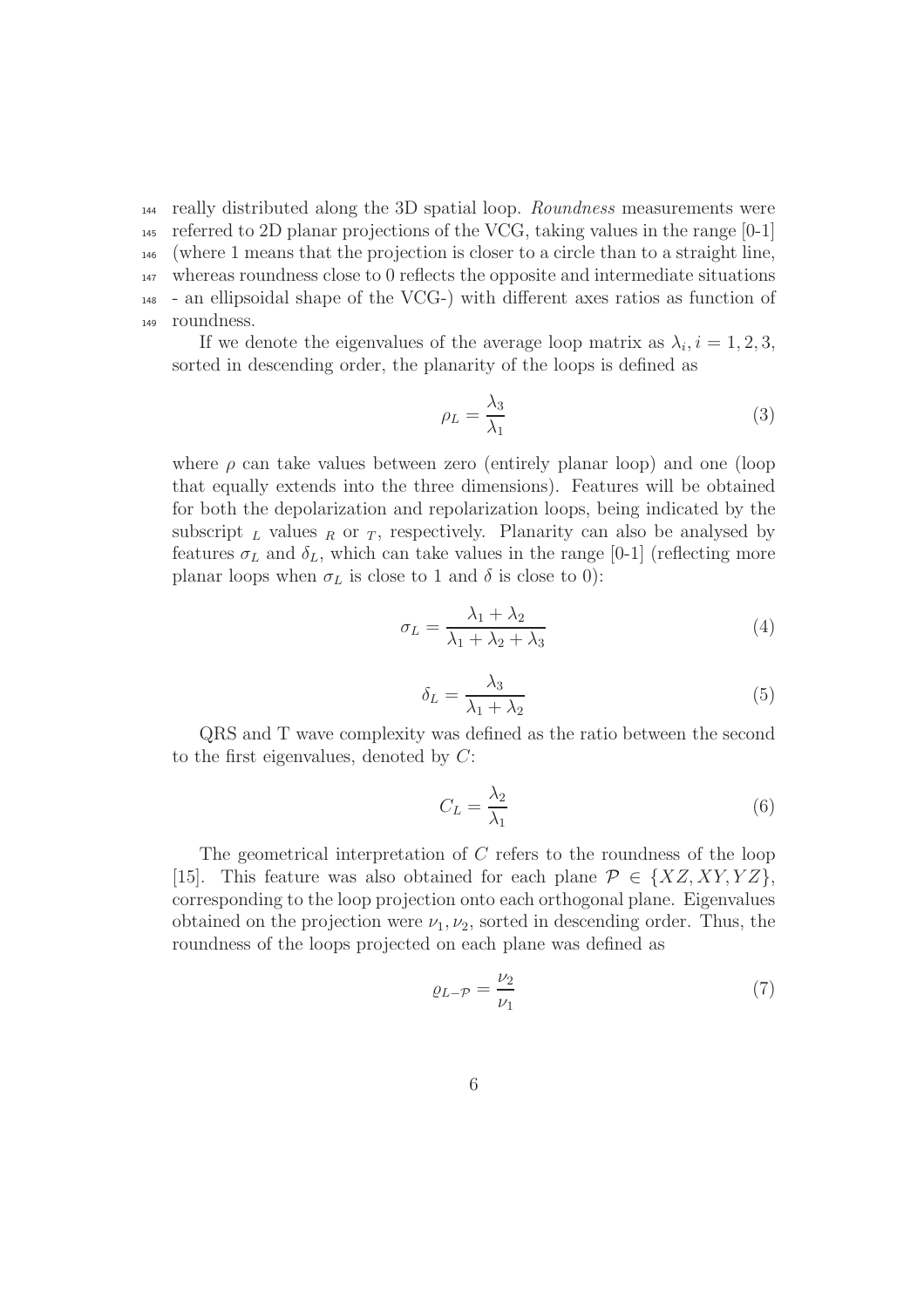#### <sup>150</sup> *2.6. Statistical analysis*

 A descriptive analysis including angles, planarity and characteristics was 152 performed using mean  $\pm$  standard deviation or median (interquartile range) to assess the differences between each group (Preterm-AGA and Preterm- IUGR) and controls. The results were compared by t-test or Wilcoxon- Mann-Whitney to compare means and standard deviations or medians and 156 interquartile ranges, respectively, and  $\chi^2$  to compare percentages. Multivari- ate analysis by linear or quantile regression was used to adjust for age, height, gender and heart rate.

## <sup>159</sup> 3. Results

 Estimated angles and morphology measurements were obtained on the cohort of 125 subjects described in Section 2.1, who form the three groups under study: 60 controls, 32 preterm-AGA, 33 preterm-IUGR. The median and interquartile ranges of the explored parameters are shown in Tables 2 and 3, whereas perinatal and anthropometric characteristics of the study populations are shown in Table 1.

Table 1: Baseline and perinatal characteristics of the study populations. AGA (appropriate growth for gestational age), IUGR (intrauterine growth restriction). Data are mean  $\pm$ standard deviation or median (interquartile range). \*p<0.05 by T-test, Wilcoxon-Mann-Whitney or  $\chi^2$  as compared to controls.

|                                        | Controls             | Preterm AGA            | Preterm IUGR           |
|----------------------------------------|----------------------|------------------------|------------------------|
|                                        | $n=60$               | $n=32$                 | $n=33$                 |
| Birthweight $(g)$                      | 3444±379.4           | 1872±614.7*            | $1162 \pm 351.9*$      |
| Gestational age<br>at delivery (weeks) | $39.5 \pm 1.3$       | $31.6 \pm 3.1*$        | $32.0 \pm 2.4*$        |
| Birthweight centile                    | $56(37-81)$          | $48(30-85)$            | $0(0-0)*$              |
| Caucasian ethnicity $(\%)$             | 95.1                 | 93.9                   | $80.0*$                |
| Male gender $(\%)$                     | 53.2                 | 39.4                   | 37.1                   |
| Age (years)                            | $12.1(10.5-12.4)$    | $10.4(8.5-11.3)^*$     | $9.41(8.3 - 11.4)^*$   |
| Heart rate (bpm)                       | 77.66±11.83          | 88.30±10.94*           | $81.4 \pm 9.26*$       |
| Height (cm)                            | $148.5(137.8-154.3)$ | $135.2(129.7-145.1)^*$ | $135(129.2 - 147.5)^*$ |
| Weight $(kg)$                          | $43.3(35.9 - 48.0)$  | $32.8(28.2 - 41.1)^*$  | 34.4 $(28.5 - 41.7)^*$ |
| Body mass index $(kg/m^2)$             | $19.0(17.1 - 20.6)$  | $17.24(15.9-20.1)$     | $18.1(16.4-19.6)$      |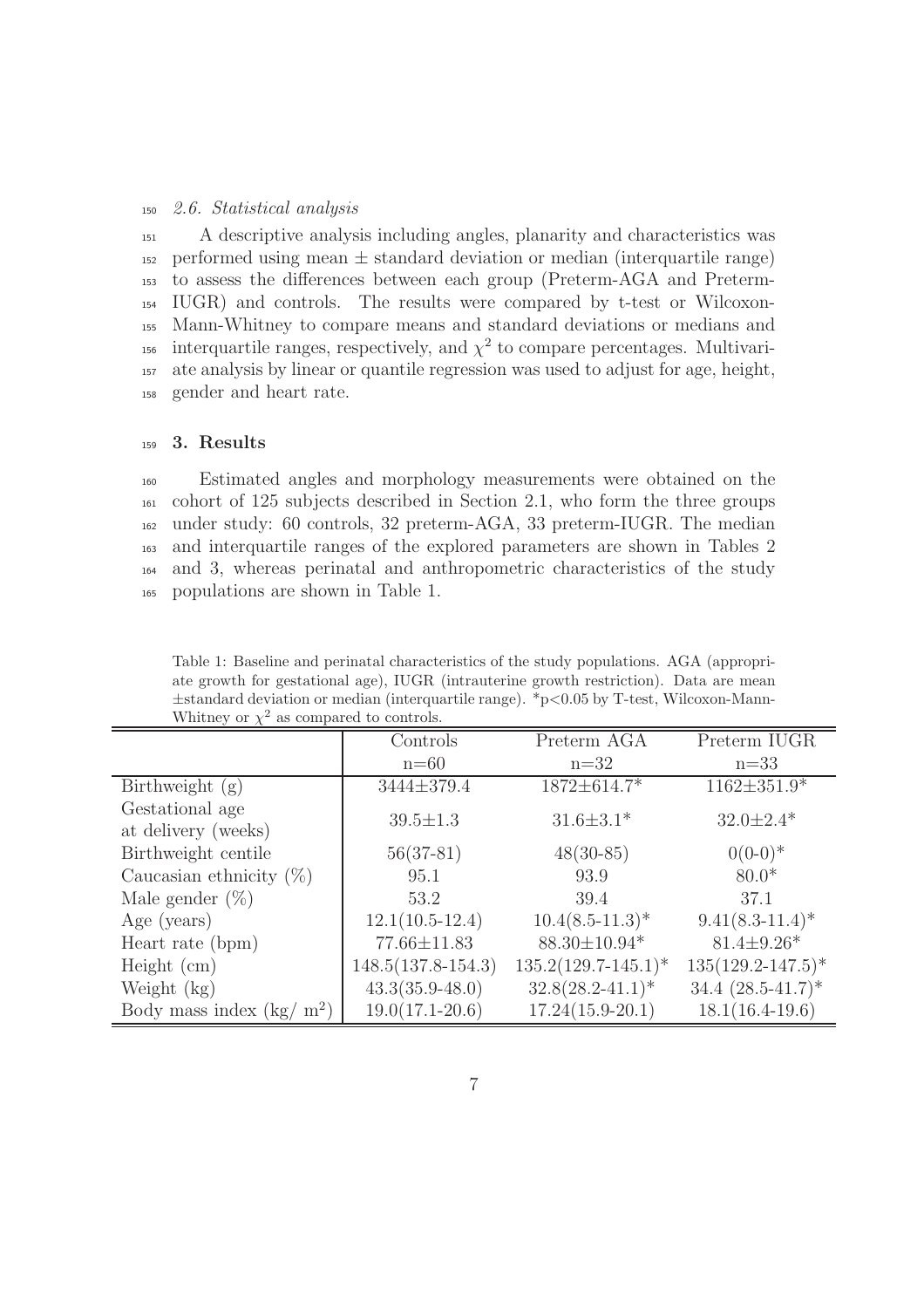As expected, both preterm-IUGR and preterm-AGA cases presented lower birthweight and gestational age at delivery as compared with controls. Preterm- IUGR cases also showed a lower birthweight centile as compared with controls and preterm-AGA. The proportion of males was similar among groups, while the preterm-IUGR subgroup presented a lower prevalence of Caucasian eth- nicity. Heart rate was significatively higher for preterm-AGA and preterm- IUGR, since these subjects had lower stroke volume which was compensated by increasing the heart rate [4]. Both preterm-IUGR and preterm-AGA cases showed significantly lower age, height and weight (with preserved body mass index) at evaluation as compared with controls. All subjects were asymp-tomatic, and none of them received medication for any cardiac condition.

 Tables 2 and 3 also highlight obtained p-values lower than 0.05 by apply- ing the Wilcoxon-Mann-Witney or the Student's t-test for the comparisons between the three different groups of subjects. We studied differences be-tween the control group and the preterm-AGA and preterm-IUGR groups.

 Figure 1 depicts the graphical comparison between the three groups (one example of each group under study, in pairs). In this Figure, a comparison of the preterm-AGA and the preterm-IUGR groups with respect to the con- trol group was represented, whereas Figure 2 shows the comparison between the dominant vectors of the depolarization and repolarization loops for the analysis of one subject from the preterm-IUGR and another subject from the preterm-AGA. Furthermore, for the sake of clarity in graphical representa- tion, the projections of the loops on the plane with clearer differences were represented (instead of representing them in the three-dimensional space).

 In general, preterm-AGA and preterm-IUGR subjects presented larger 191 values for angle measurement  $\Phi_{R-XY}$  than controls, being also statistically significant when adjusting the data by age, height, gender and heart rate. In 193 the particular case of preterm-IUGR, the angle difference  $\Phi_{\text{R-XY}} - \Phi_{\text{T-XY}}$  was also significant, being even larger than for the preterm-AGA group.

 Roundness measurements revealed significant differences between preterm- AGA and control groups, presenting the latter ones lower roundness measure-ments when analyzing the depolarization loops in the planes XZ and YZ.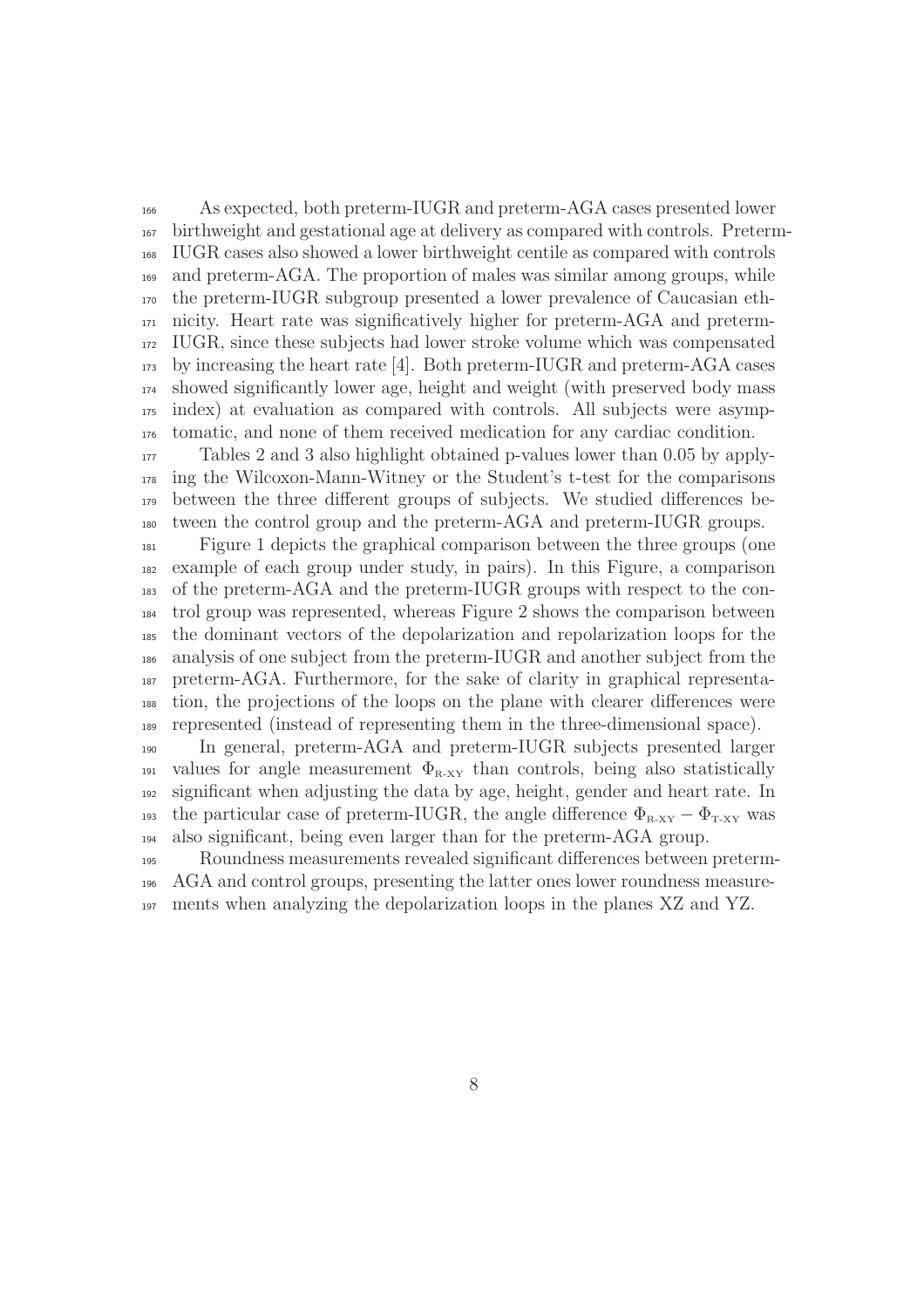Table 2: Vectocardiographic angle features of the study population.  $\theta_{RT}$  and  $\theta_{RT-XY}$  denote the so-called spatial QRS-T and frontal QRS-T angles, respectively. Absolute angles between vectors  $v_{\text{ORS}}$  or  $v_{\text{T}}$  and the three orthogonal planes of the space are denoted by  $\Phi_{R-p}$  and  $\Phi_{T-p}$ , where  $\mathcal{P} \in \{XZ, XY, YZ\}$  refers to each orthogonal plane. AGA (appropriate growth for gestational age), IUGR (intrauterine growth restriction). Subscripts  $R$  and  $T$  refer to the depolarization and repolarization loops, respectively. Data are mean  $\pm$ standard deviation or median (interquartile range). \* p-value < 0.05 by Wilcoxon-Mann-Whitney or t-test as compared to controls.  $\dagger$  p-value  $< 0.05$  adjusted by age, height, gender and heart rate, controls as reference category.

|                                                           | Controls               | Preterm AGA                       | Preterm IUGR                      |
|-----------------------------------------------------------|------------------------|-----------------------------------|-----------------------------------|
|                                                           | $n=60$                 | $n=32$                            | $n=33$                            |
| $\theta_{\textrm{\tiny RT}}$                              | $15.28(8.390-24.10)$   | $10.63(5.539-20.76)$              | 16.58(6.890-22.73)                |
| $\theta_{\text{\tiny RT-XY}}$                             | $6.57(2.72 - 11.31)$   | $4.68(2.20 - 12.89)$ <sup>+</sup> | $6.52(3.88-15.82)$                |
| $\Phi_{\textrm{\tiny R-XX}}$                              | 37.60(29.91-40.82)     | $32.64(28.90-36.78)$ *            | 34.24(28.58-39.91)                |
| $\Phi_{\text{R-XY}}$                                      | $20.03(10.11 - 28.64)$ | $27.77(16.59 - 33.23)^*$          | $25.48(19.79-33.56)*†$            |
| $\Phi_{\text{R-YZ}}$                                      | $45.95 \pm 9.31$       | $45.85 \pm 9.02$                  | $43.06 \pm 8.92$                  |
| $\Phi_{\text{T-XZ}}$                                      | $36.42(32.05-38.83)$   | $31.89(29.07-38.14)$              | $32.01(28.58-38.63)$ <sup>†</sup> |
| $\Phi_{\text{T-XY}}$                                      | 29.39(13.71-27.26)     | $23.59(17.63 - 26.80)$            | $21.52(12.77 - 25.89)$            |
| $\Phi$ <sub>T-YZ</sub>                                    | $47.24(38.75-52.86)$   | $46.57(41.63 - 53.30)$            | $47.86(41.16-56.55)$              |
| $\Phi_{\text{R-XZ}} - \Phi_{\text{T-XZ}}$                 | $1.70(-3.97-5.43)$     | $-0.52(-6.01-4.69)$               | $0.88(2.33-6.10)$                 |
| $\Phi_{\text{R-XY}} - \Phi_{\text{T-XY}}$                 | $-0.491 \pm 14.15$     | $3.001 \pm 12.99$                 | $5.279 \pm 12.15*$ †              |
| $\Phi_{\textrm{\tiny R-YZ}} - \Phi_{\textrm{\tiny T-YZ}}$ | $-0.662 \pm 12.50$     | $-1.752 \pm 10.67$                | $-4.854 \pm 12.74$                |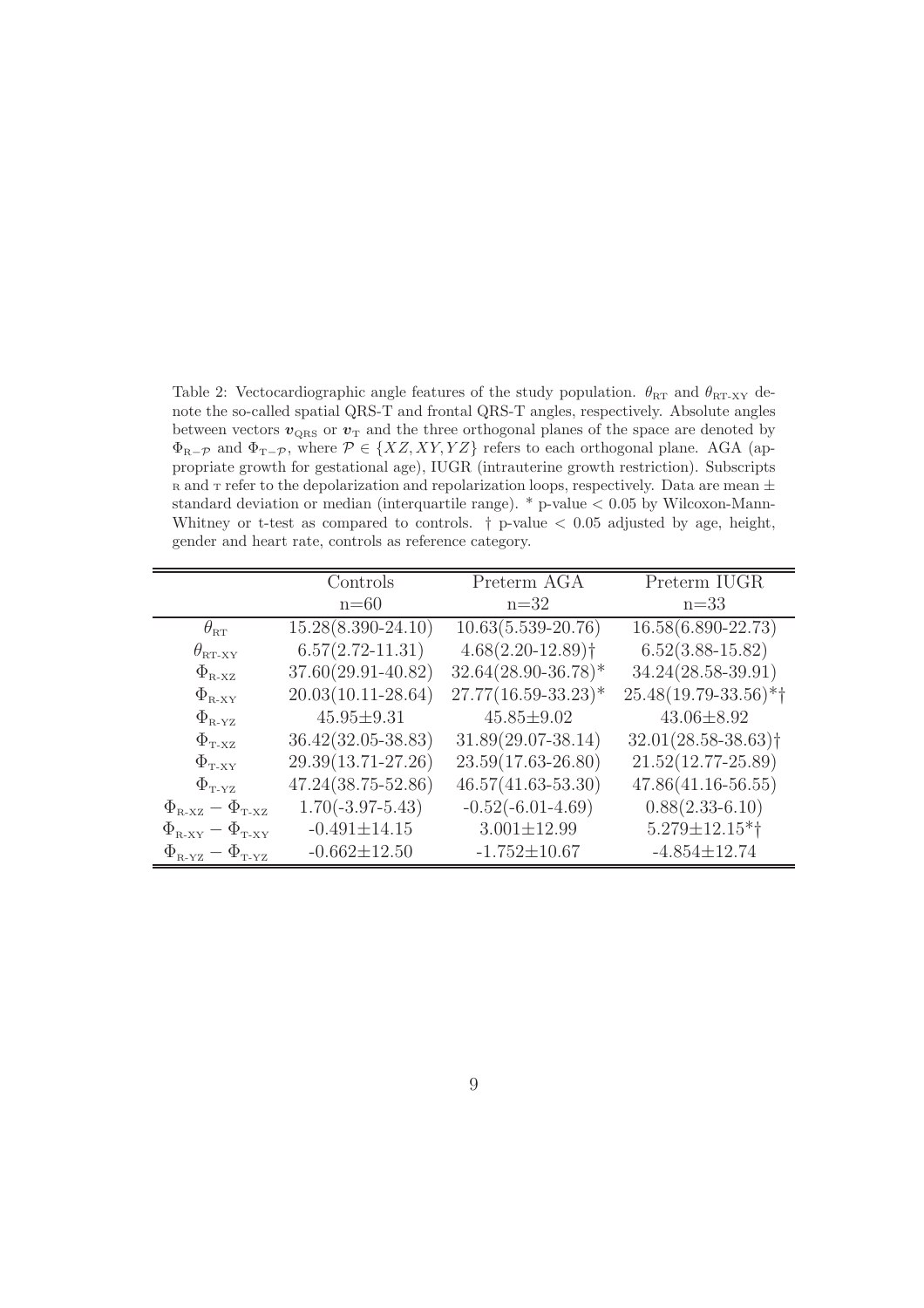Table 3: Vectocardiographic loops morphology of the study population.  $\rho_L$ ,  $\sigma_L$ , and  $\delta_L$ denote measures of planarity of loop  $\text{L}$ .  $C_{\text{L}}$  and  $\rho_{\text{L}-\mathcal{P}}$  refer to roundness measurements.  $\mathcal{P} \in \{XZ, XY, YZ\}$  refers to the projection of the loop in each orthogonal plane  $\mathcal{P}$ , whereas the subscript  $L$  will be replaced by  $R$  or  $T$ , depending on whether it refers to the depolarization or repolarization loops. AGA (appropriate growth for gestational age), IUGR (intrauterine growth restriction). Subscripts  $R$  and  $T$  refer to the depolarization and repolarization loops, respectively. Data are median (interquartile range). \* p-value < 0.05 by Wilcoxon-Mann-Whitney or t-test as compared to controls. † p-value < 0.05 adjusted by age, height, gender and heart rate, controls as reference category.

|                                 | Controls               | Preterm AGA                         | Preterm IUGR           |
|---------------------------------|------------------------|-------------------------------------|------------------------|
|                                 | $n=60$                 | $n=32$                              | $n=33$                 |
| $\rho_{\rm R}$                  | $0.044(0.029 - 0.067)$ | $0.036(0.022 - 0.058)$              | $0.037(0.022 - 0.051)$ |
| $\rho_{\rm T}$                  | $0.031(0.021 - 0.054)$ | $0.037(0.028 - 0.061)$              | $0.034(0.021 - 0.048)$ |
| $\sigma_{\textrm{\tiny R}}$     | $0.967(0.953 - 0.979)$ | $0.975(0.956 - 0.982)$              | $0.971(0.961 - 0.982)$ |
| $\sigma_{\textrm{\tiny T}}$     | $0.973(0.955 - 0.981)$ | $0.968(0.946 - 0.976)$              | $0.972(0.955 - 0.981)$ |
| $\delta_{\textrm{\tiny R}}$     | $0.033(0.022 - 0.045)$ | $0.024(0.017-0.046)$                | $0.028(0.017 - 0.040)$ |
| $\delta_{\rm T}$                | $0.028(0.019-0.044)$   | $0.031(0.024 - 0.054)$              | $0.027(0.019 - 0.044)$ |
| $C_{\rm R}$                     | $0.316(0.222 - 0.423)$ | $0.264(0.171-0.331)$                | $0.291(0.202 - 0.420)$ |
| $C_{\rm T}$                     | $0.135(0.103 - 0.189)$ | $0.149(0.123 - 0.192)$              | $0.134(0.096 - 0.189)$ |
| $\rho_{\rm B-XZ}$               | $0.384(0.257-0.489)$   | $0.291(0.194 - 0.396)$ *†           | $0.335(0.247-0.516)$   |
| $\rho_{\text{\tiny R-XY}}$      | $0.113(0.066 - 0.162)$ | $0.086(0.049 - 0.155)$ <sup>†</sup> | $0.117(0.074 - 0.187)$ |
| $\rho_{\text{R-YZ}}$            | $0.330(0.211 - 0.452)$ | $0.227(0.164 - 0.331)$ *†           | $0.276(0.212 - 0.346)$ |
| $\rho_{\text{T-XZ}}$            | $0.157(0.124 - 0.198)$ | $0.166(0.113 - 0.204)$              | $0.141(0.102 - 0.235)$ |
| $\rho_{\text{T-XY}}$            | $0.054(0.037-0.067)$   | $0.072(0.042 - 0.110)^*$            | $0.054(0.032 - 0.095)$ |
| $\varrho_{\textrm{\tiny T-YZ}}$ | $0.201(0.151-0.272)$   | $0.155(0.111-0.235)*$               | $0.171(0.134 - 0.281)$ |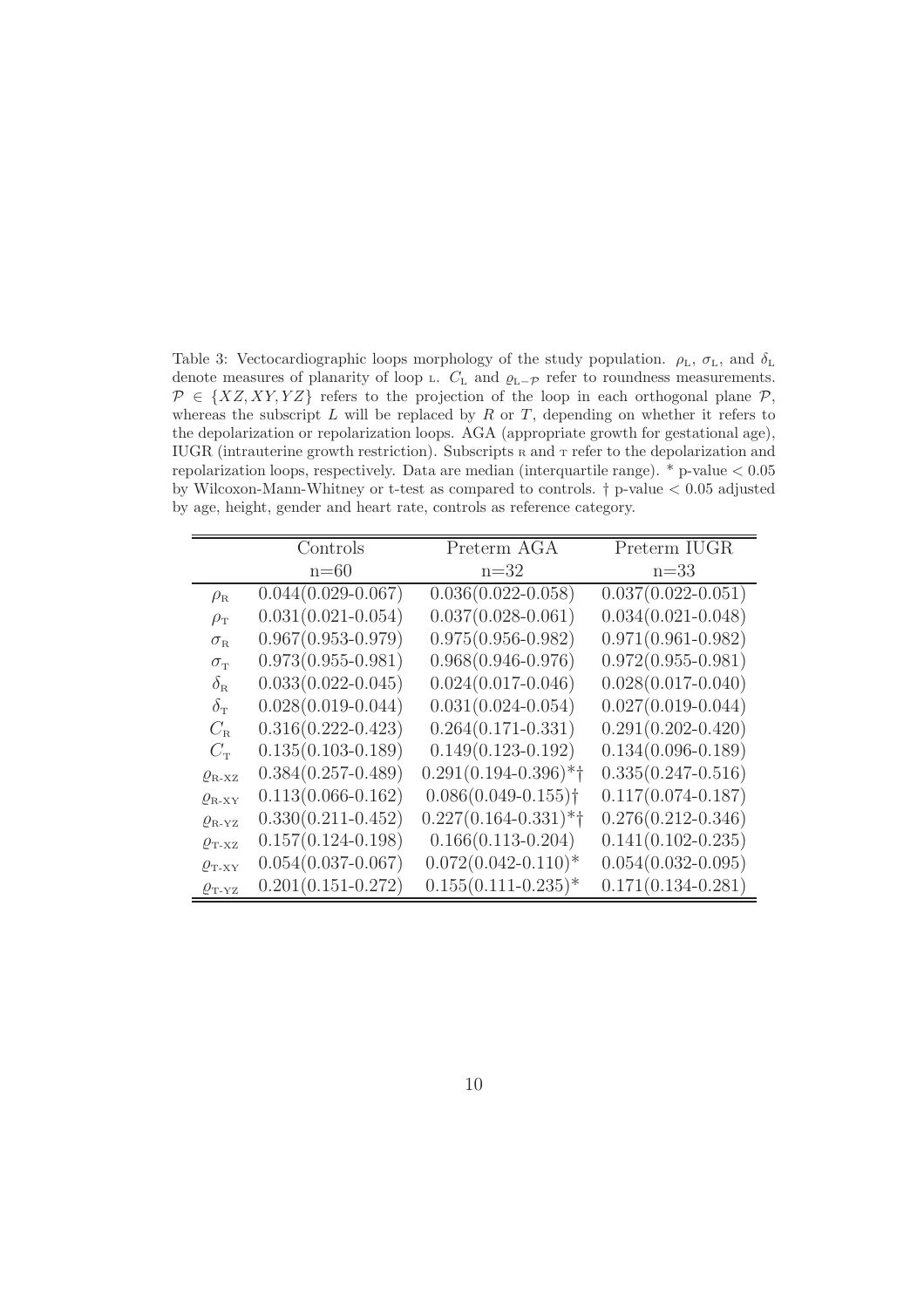

(b) 11

Figure 1: Average of all depolarization loops for a patient and their corresponding dominant vectors  $(v_{\text{QRS}})$  projected onto the XZ-plane. (a) Subject of the control group vs. a subject from the preterm group. (b) Same subject of the control group vs. a subject from the IUGR group.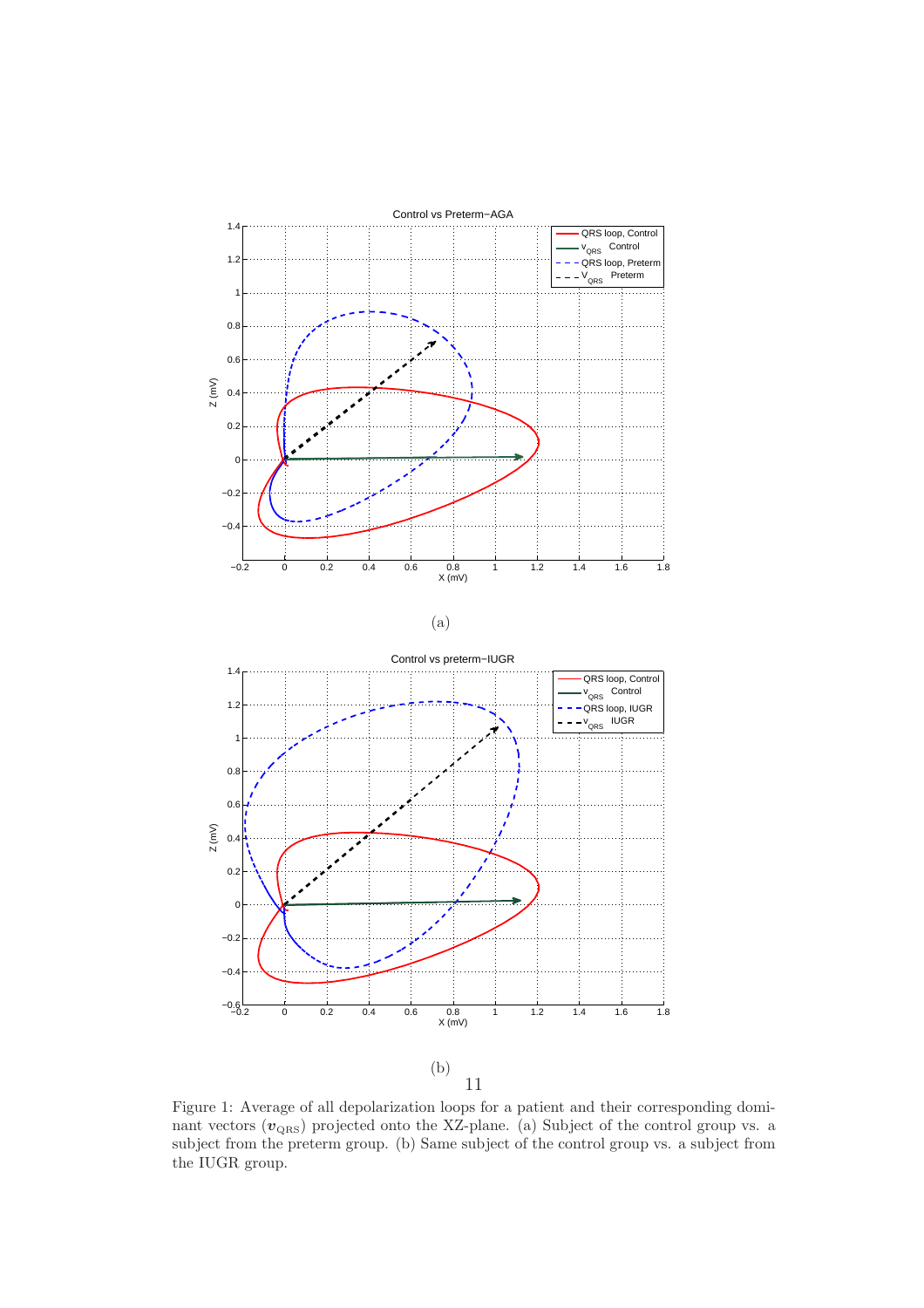

Figure 2: (a) Projection of dominant vectors of the average depolarization and repolarization loops on XY plane (and the respective absolute angles) for a subject of the control group and a subject from the preterm-IUGR group. (b) Projection of dominant vectors of the average depolarization and repolarization loops on XY plane (and the respective absolute angles) for a subject of the preterm-AGA group and a subject from the preterm-IUGR group.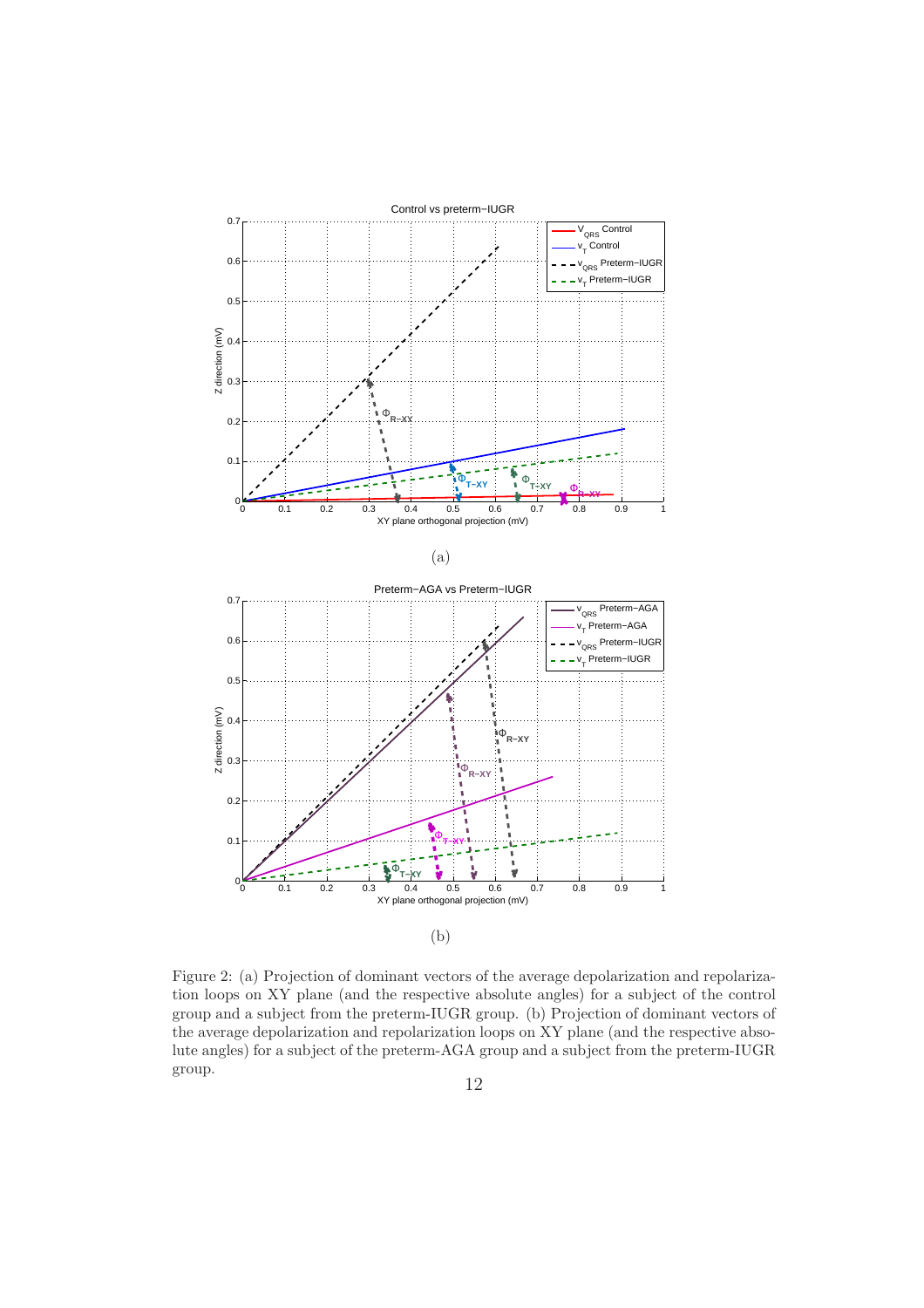#### 4. Discussion of results

 This paper reports for the first time significant changes in depolarization- repolarization angles and VCG loop morphology in IUGR and preterm indi- viduals, respectively. These findings support the notion of electrophysiolog- ical remodeling in both IUGR and prematurity, and could partially explain the higher cardiovascular morbidity previously reported in these populations. This study has included a group of preadolescents who suffered severe IUGR in uterus that lead to medically induced preterm delivery. This 206 preterm-IUGR group was characterized by a wider QRS-T angle  $(\theta_{\text{RT}})$  in relation to body plane, with no significant differences in roundness and pla-208 narity. While a non-significant trend to higher values of spatial  $(\theta_{\text{RT}})$  and <sup>209</sup> frontal ( $\theta_{RT-XY}$ ) QRS-T angles was observed, significantly higher angles in the frontal plane (XY) could be demonstrated with respect to controls (Ta- ble 2). Despite being wider than in controls, their angle values were within the normal limits [16]. Usually, a wider QRS-T angle is derived by changes in T-wave axis, which has been reported to be a risk factor for cardiac events [17, 18]. However, in our study wider QRS-T angle in the XY plane was mainly due to changes in QRS axis (although there were also changes in the T-wave -significant for XZ plane, but not significant for XY frontal plane-), suggesting more significant depolarization rather than repolarization abnor- malities. Wider spatial QRS-T angle has been proven to be a powerful pre- dictor of cardiovascular mortality in general population [19, 20, 17] and of sudden arrhythmic death in survivors of acute myocardial infarction [21]. It has been also described in smokers, myocardial hypertrophy, diabetes, and high blood pressure [22]. Regarding electrical remodeling, our results are in line with previous reports suggesting lower acceleration and deceleration capacity in very preterm-IUGR fetuses [23, 24] and higher QT and JT dis- persion [25] in IUGR fetuses and newborns. The electrical findings are also consistent with previous echocardiographic studies in IUGR demonstrating significant changes in the cardiac structure and function of these individu- als in uterus but also in postnatal age [4]. Additional results included in the Supplementary data section showed significant correlations between left ventricular mass and depolarization-repolarization angles for preterm IUGR subjects. This can be related to the fact that severe IUGR cases typically show more spherical hearts with impaired relaxation and longitudinal mo- tion together with a decrease in stroke volume which is compensated by an increase in heart rate in order to maintain cardiac output [26, 27]. These car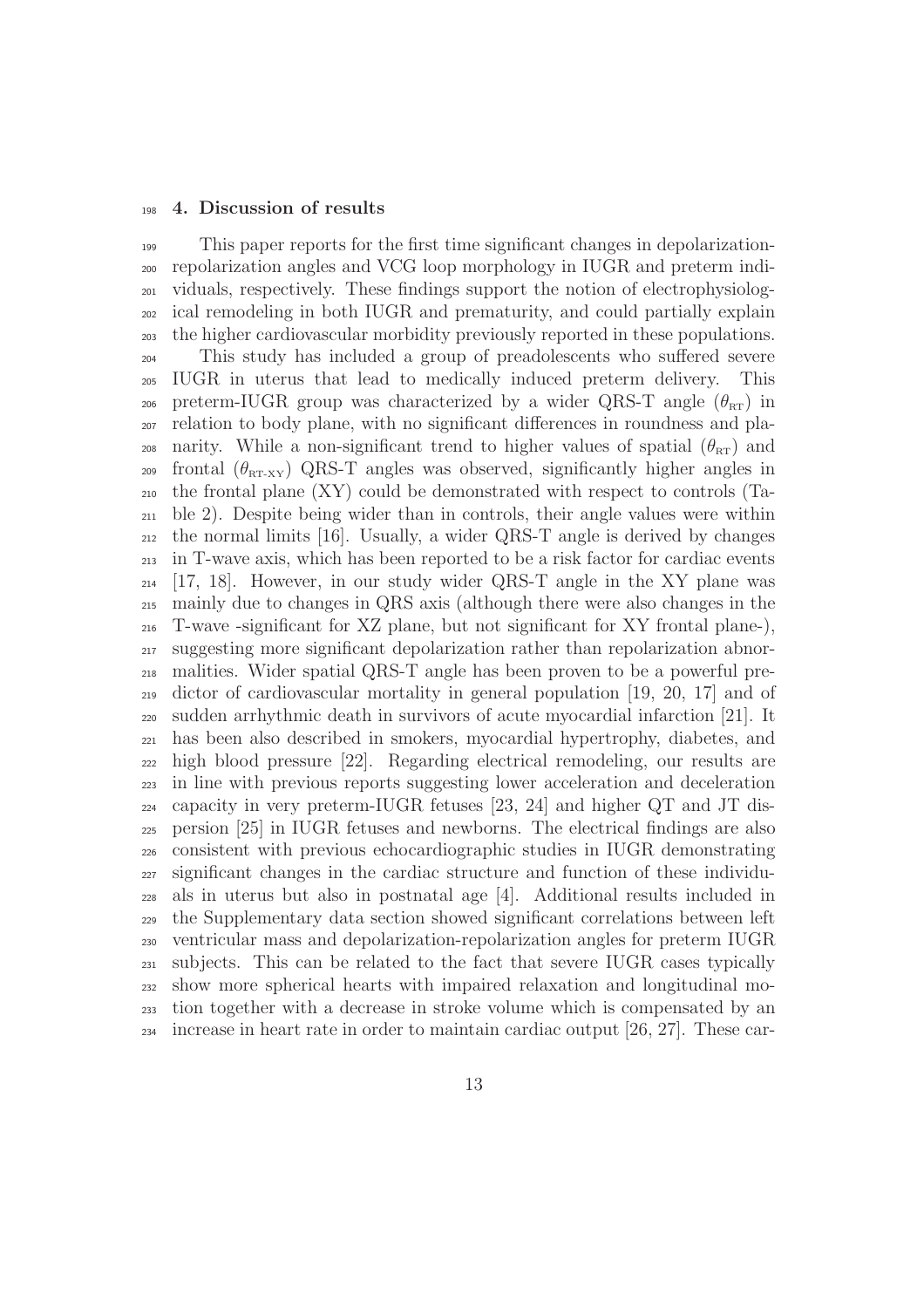diac changes are thought to be a response to the placental insufficiency which is usually associated with fetal hypoxia, undernutrition and pressure/volume overload [28]. We speculate that the link between our electrical results and the previously reported structural changes could be explained by the loca- tion of the Purkinje system inside the endocardium. The pressure overload and hypoxia -usually associated with IUGR- is known to mostly affect the endocardial fibers leading to a decreased longitudinal motion and could also predominantly affect the endocardial Purkinje system and change the vec- tor gradient of depolarization and repolarization. It is also shown that this pressure overload mainly affects the basal part of the ventricle which might contribute to the heterogeneity in the distribution of the endocardial pres- sure, explaining wider angles as the T- vectors might not be in the same direction as the QRS ones [22].

 The present study also included a group of normally grown cases who were spontaneously born preterm. This preterm-AGA group was characterized by a reduced frontal QRS-T angle and roundness with preserved planarity. Similar results in the QRS-T angle were reported in healthy middled-age subjects with a genetic polymorphism of the KCNH2(HERG), a gene with functional electrical properties. Smaller values in the QRS-T angle could reflect a desynchronization between repolarization and depolarization that could be associated with increased cardiovascular mortality(7). However, it has been suggested that frontal QRS-T angle turned out to be a bad sub- stitute for spatial QRS-T angle [29, 16]. Therefore, this result needs to be carefully interpreted. The less round projections of the VCG observed in preterm-AGA could also be associated with higher cardiovascular risk. The electrical changes observed in preterm-AGA are consistent with a previous study suggesting longer QT interval, higher QT dispersion and shorter PR interval in young adults born preterm [30]. We speculate that these elec- trical findings could be related to the cardiac structural changes previously described in individuals born prematurely. Adults born preterm show smaller and shorter hearts with increased left ventricular mass and impaired longi- tudinal motion [5]. This cardiovascular remodelling seems to be an adaptive response to the relative pressure overload that the immature cardiovascular system suffers during the neonatal period after a premature delivery [31], though inflammation, infection or other pathophysiological mechanisms po- tentially associated with spontaneous preterm delivery could also explain the cardiac response observed in these individuals. The different pathophysiolog-ical mechanisms observed in IUGR and spontaneous preterm delivery could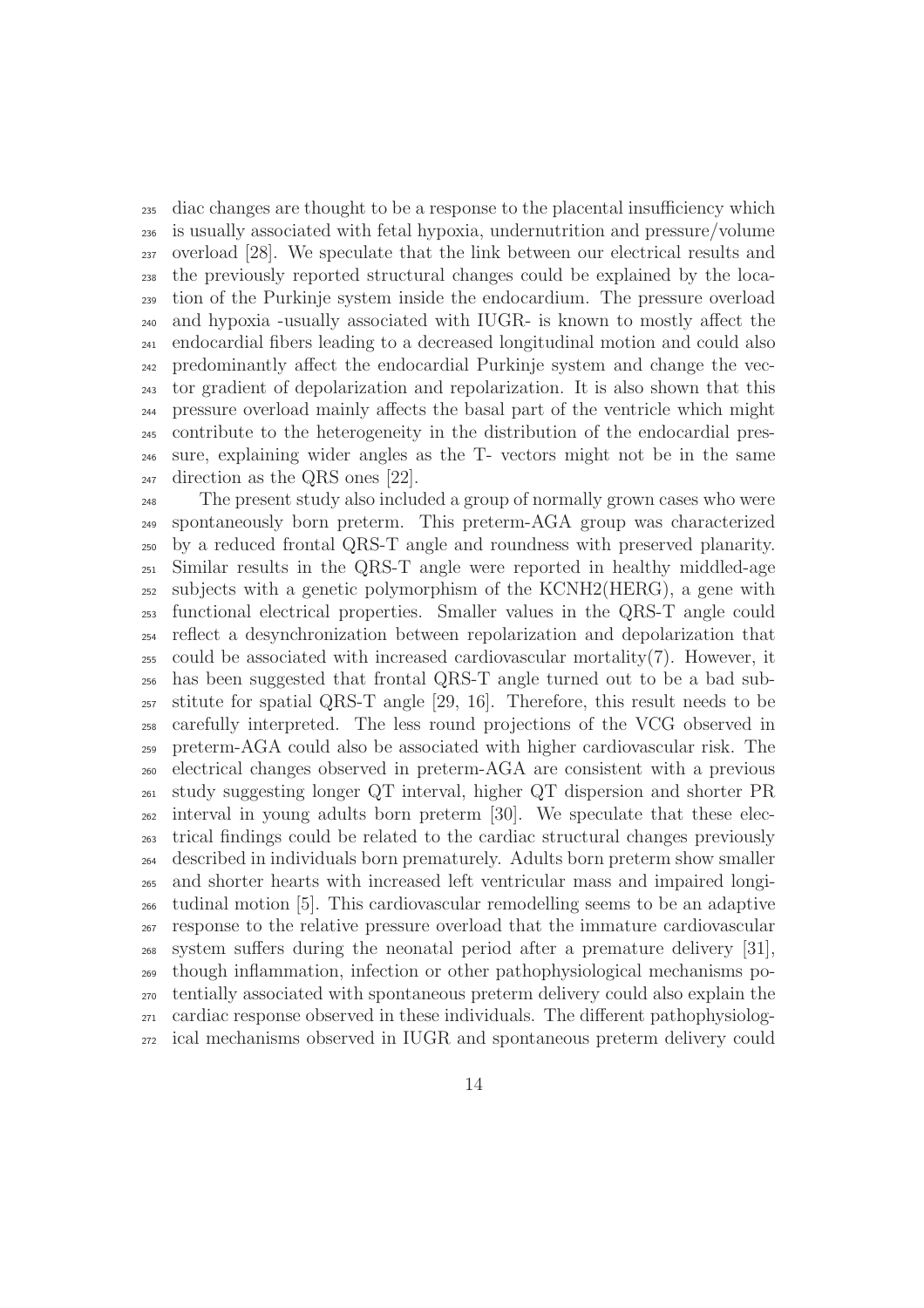determine the distinct pattern of electrical remodelling observed in preterm-AGA and preterm-IUGR in our study.

 Strengths and limitations of the present deserve further comments. Our work is pioneer in establishing the electrophysiological consequences of pre- maturity and IUGR by VCG. The study populations were well-defined and phenotyped from fetal life, permitting a clear distinction between sponta- neous and medically-induced preterm delivery, which are usually mixed up in the literature. IUGR cases were also carefully selected including umbilical artery Doppler in the definition, which is an excellent surrogate of severe pla- cental insufficiency. In addition, the VCG measurements used here are less susceptible to noise and definition problems as compared to the conventional ECG analysis including QT dispersion. Despite these strengths, we acknowl- edge potential limitations. Firstly, the relatively limited sample size might have prevented demonstrating significant differences in some angular mea- surements and planarity. Secondly, we acknowledge that differences in age at evaluation between cases and controls might have influenced the results. Thirdly, potential confounding variables such as smoking, mental stress or family history were not included in the analysis. Fourthly, the study was performed in preadolescent age which warrants future studies to evaluate the persistence of these findings in older ages and its potential association with cardiovascular adverse events. Additionally, while VCG analysis based on the ECG is a non-invasive low-cost approach that has been shown to be use- ful for risk assessment, it is still not widely used in clinical practice. Finally, future studies are warranted to better determine the mechanisms underlying the electrical changes observed in these populations.

### 5. Conclusions

 Our study demonstrates for the first time particular patterns of electrical remodeling associated with both prematurity and IUGR. Significantly wider <sup>301</sup> angles between the depolarization dominant vector and the frontal XY body plane were observed for preterm-IUGR subjects, resulting in significantly wider angles between depolarization and repolarization vectors. Significantly lower angles were observed for the repolarization vector and the XZ plane in preterm-IUGR subjects with respect to controls. The classical frontal QRS- T angle was significantly narrower in preadolescents who were spontaneously born preterm with respect to controls. Moreover, significantly less roundness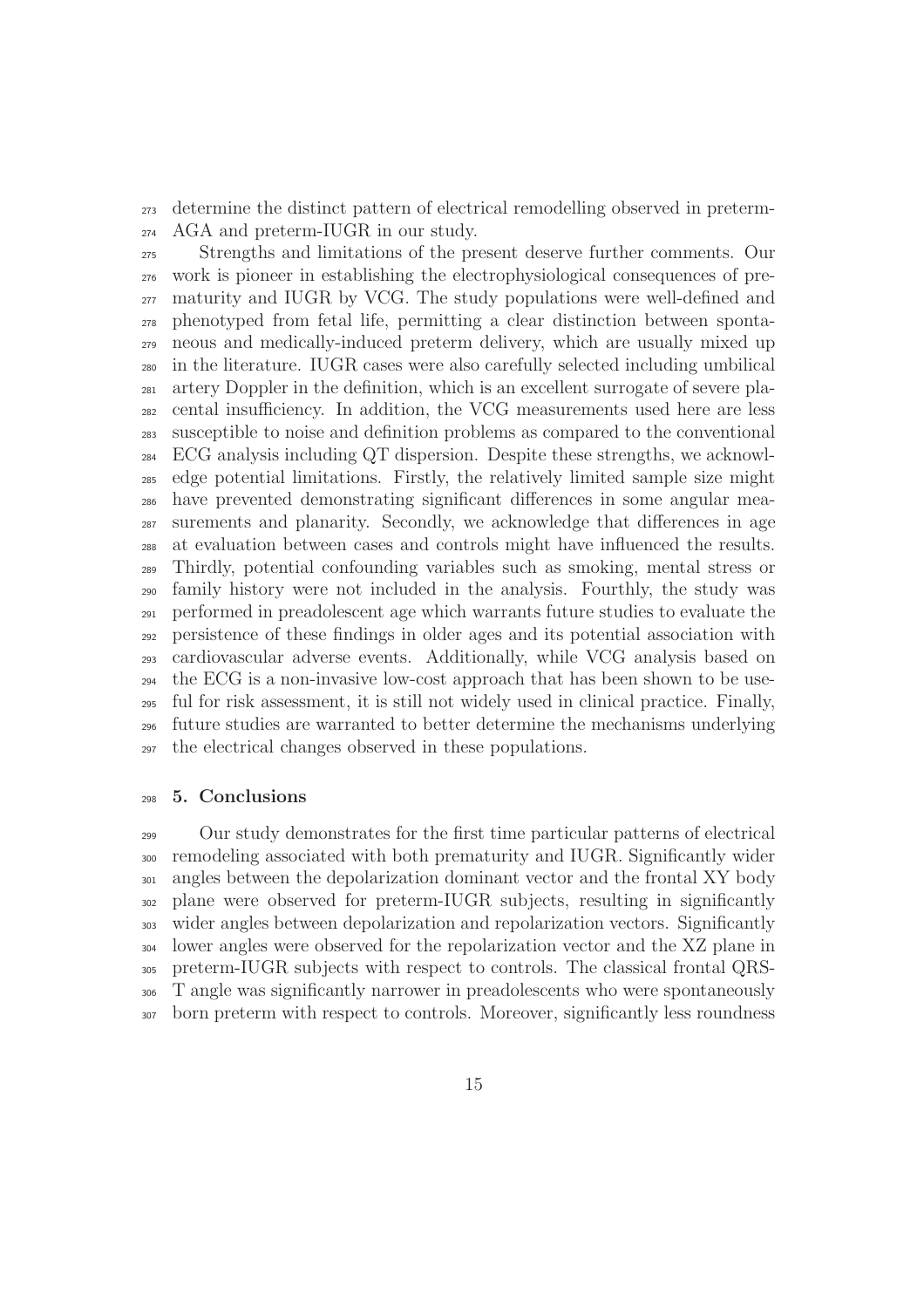measurements for the depolarization loop projections in all three orthogonal planes were also observed.

 These findings might be related to the previously described cardiac struc- tural changes and increased cardiovascular risk in these populations. Future studies are warranted to confirm these results and further describe the elec- trical characteristics of these individuals and its potential long-term conse-quences.

#### 315 Acknowledgements

 N. Ortigosa acknowledges the support from Generalitat Valenciana under grants PrometeoII/2013/013, ACOMP/2015/186, and MINECO under grant 318 MTM2013-43540-P.

 This project has also been partially funded by TEC2013-42140-R and TIN2014-53567-R from CICYT, by Grupo Consolidado BSICoS from DGA (Aragón) and European Social Fund, the Erasmus + Programme of the Euro- pean Union (Framework Agreement number: 2013-0040), the South-Eastern Norway Regional Health Authority, the Bergesen foundation and grants from Instituto de Salud Carlos III (grant numbers PI12/00801 and PI14/00226), 325 Ministerio de Economía y Competitividad (grant number SAF2012-37196), <sup>326</sup> cofinanced by the Fondo Europeo de Desarrollo Regional de la Unión Europea <sup>327</sup> "Una manera de hacer Europa", Fundación Mutua Madrileña, Obra Social La Caixa (Spain), Cerebra Foundation for the Brain Injured Child (Car- marthen, Wales, UK), and the European Commission (VP2HF no.611823). This publication reflects the views only of the authors, and the Commission cannot be held responsible for any use which may be made of the information contained therein. The computation was performed by the ICTS 0707NAN- BIOSIS, by the High Performance Computing Unit of the CIBER in Bio- engineering, Biomaterials & Nanomedicine (CIBER-BBN) at the University of Zaragoza.

# References

- [1] Barker DJ. The fetal and infant origins of adult disease. BMJ. 338 1990;301(6761):1111.
- [2] Figueras F, Gratacos E. Update on the diagnosis and classification of fetal growth restriction and proposal of a stage-based management protocol. Fetal Diagn Ther. 2014;36(2):86–98.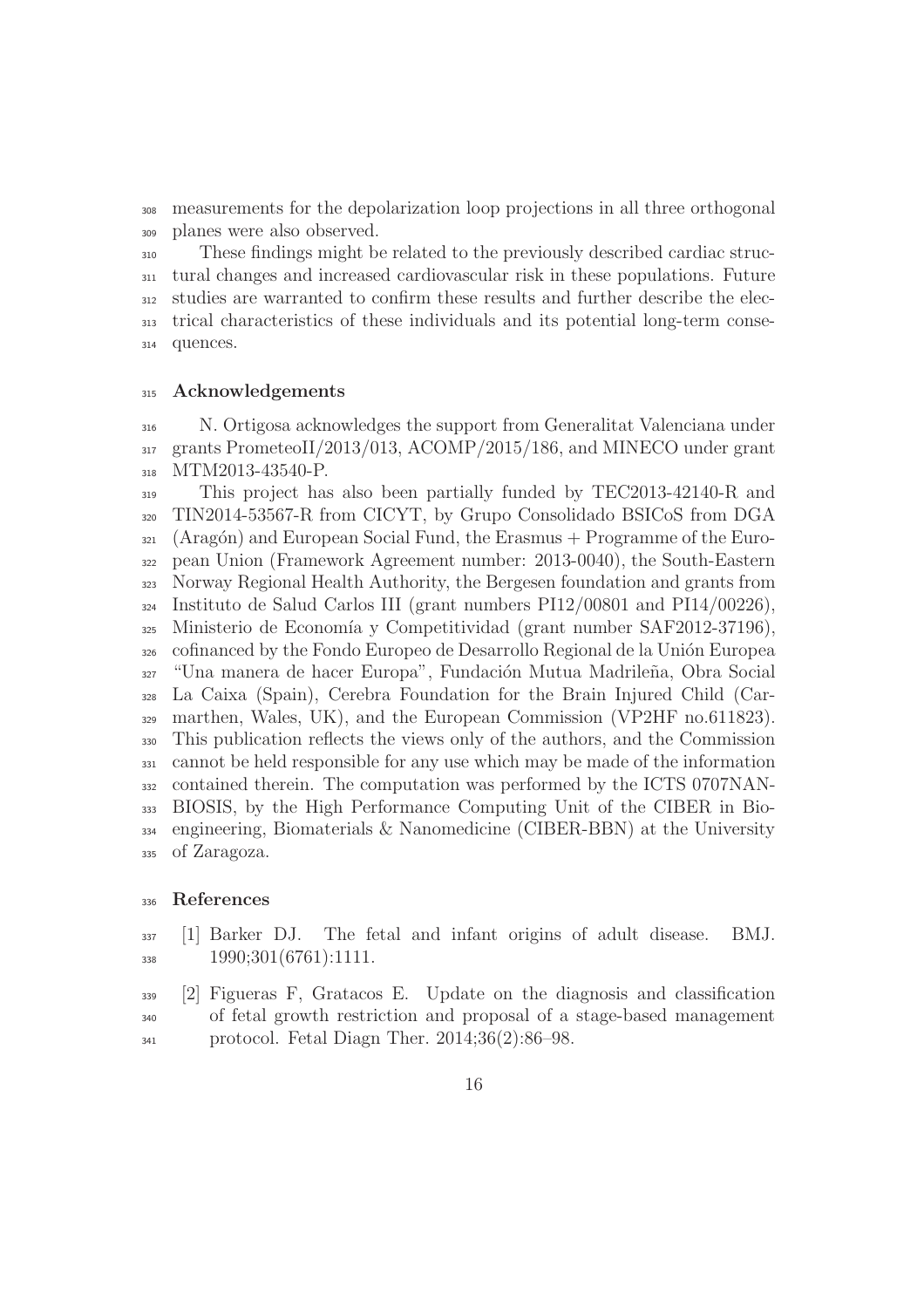- [3] Crispi F, Hernandez-Andrade E, Pelsers MM, Plasencia W, Benavides- Serralde JA, Eixarch E, et al. Cardiac dysfunction and cell damage across clinical stages of severity in growth-restricted fetuses. Am J Ob-stet Gynecol. 2008;199(254):e1–e8.
- [4] Crispi F, Bijnens B, Figueras F, Bartrons J, Eixarch E, Noble FL, et al. Fetal growth restriction results in remodeled and less efficient hearts in children. Circulation. 2010;121(22):2427–2436.
- [5] Lewandowski AJ, Augustine D, Lamata P, Davis EF, Lazdam M, Francis J, et al. Preterm heart in adult life: cardiovascular magnetic resonance reveals distinct differences in left ventricular mass, geometry, and func-tion. Circulation. 2013;127(2):197–206.
- [6] Cirillo PM, Cohn BA. Pregnancy Complications and Cardiovascular Disease Death: 50-Year Follow-Up of the Child Health and Development Studies Pregnancy Cohort. Circulation. 2015;132(13):1234–1242.
- [7] Blair PS, Platt MW, Smith IJ, Fleming PJ. Sudden infant death syn- drome and sleeping position in pre-term and low birth weight infants: an opportunity for targeted intervention. Arch Dis Child. 2006;91(2):101– 106.
- [8] Baird TM. Clinical correlates, natural history and outcome of neonatal apnoea. Semin Neonatol. 2004;9(3):205–211.
- [9] Cutler MJ, Jeyaraj D, Rosenbaum DS. Cardiac electrical remodeling in health and disease. Trends Pharmacol Sci. 2011;32(3):174–180.
- [10] Figueras F, Meler E, Iraola A, Eixarch E, Coll O, Figueras J, et al. Cus- tomized birthweight standards for a Spanish population. Eur J Obstet Gynecol Reprod Biol. 2008;136:20–24.
- [11] Mart´ınez JP, Almeida R, Olmos S, Rocha AP, Laguna P. A Wavelet- Based ECG Delineator: Evaluation on Standard Databases. IEEE Trans Biomed Eng. 2004;51(4):570–581.
- [12] Meyer CR, Keiser HN. Electrocardiogram baseline noise estimation and removal using cubic splines and state-space computation techniques. Comput Biomed Res. 1977;10:459–470.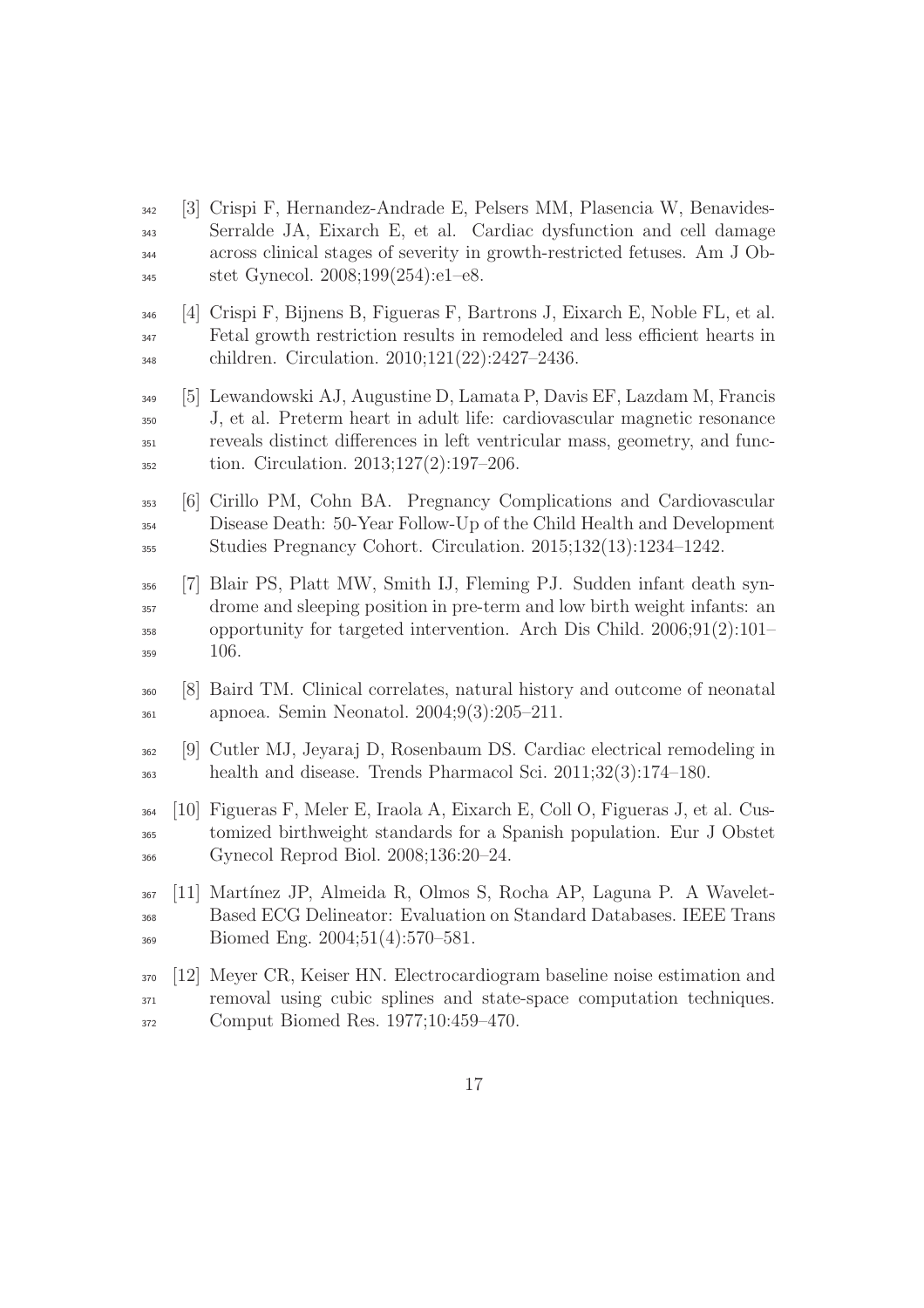- [13] Edenbrandt L, Pahlm O. Vectorcardiogram synthetized from a 12- lead ECG: Superiority of the inverse Dower matrix. J Electrocardiol. 1988;21:361–367.
- 376 [14] Sörnmo L. Vectorcardiographic loop alignment and morphologic beat-to-beat. IEEE Trans Biomed Eng. 1998;45:1401–1413.
- [15] Laguna P, Martinez JP, Pueyo E. Techniques for ventricular repolar- ization instability assessment from the ECG. Proceedings of the IEEE. 2016;DOI:10.1109/JPROC.2015.2500501.
- [16] Macfarlane PW. The frontal plane QRS-T angle. Europace.  $382 \hspace{1.5cm} 2012;14(6):773-775.$
- [17] Rautaharju PM, Nelson JC, Kronmal RA, Zhang ZM, Robbins J, Gott- diener JS, et al. Usefulness of T-axis deviation as an independent risk indicator for incident cardiac events in older men and women free from coronary heart disease (the Cardiovascular Health Study). Am J Car-diol. 2001;88:118–123.
- [18] Kors JA, de Bruyne MC, Hoes AW, van Herpen G, Hofman A, van Bemmel JH, et al. T axis as an indicator of risk of cardiac events in elderly people. Lancet. 1998;352:601–605.
- [19] Kardys I, Kors JA, van der Meer IM, Hofman A, van der Kuip DA, Witteman JC. Spatial QRS-T angle predicts cardiac death in a general population. Eur Heart J. 2003;24:1357–1364.
- [20] Yamazaki T, Froelicher VF, Myers J, Chun S, Wang P. Spatial QRS-T angle predicts cardiac death in a clinical population. Heart Rhythm.  $396 \hspace{1.5cm} 2005;2(1):73-78.$
- [21] Malik M, Hnatkova K, Batchvarov VN. Post infarction risk stratifica- tion using the 3-D angle between QRS complex and T-wave vectors. J Electrocardiol. 2004;37:S201–208.
- [22] Voulgari C, Pagoni S, Tesfaye S, Tentolouris N. The spatial QRS-T angle: implications in clinical practice. Curr Cardiol Rev. 2013;9(3):197– 210.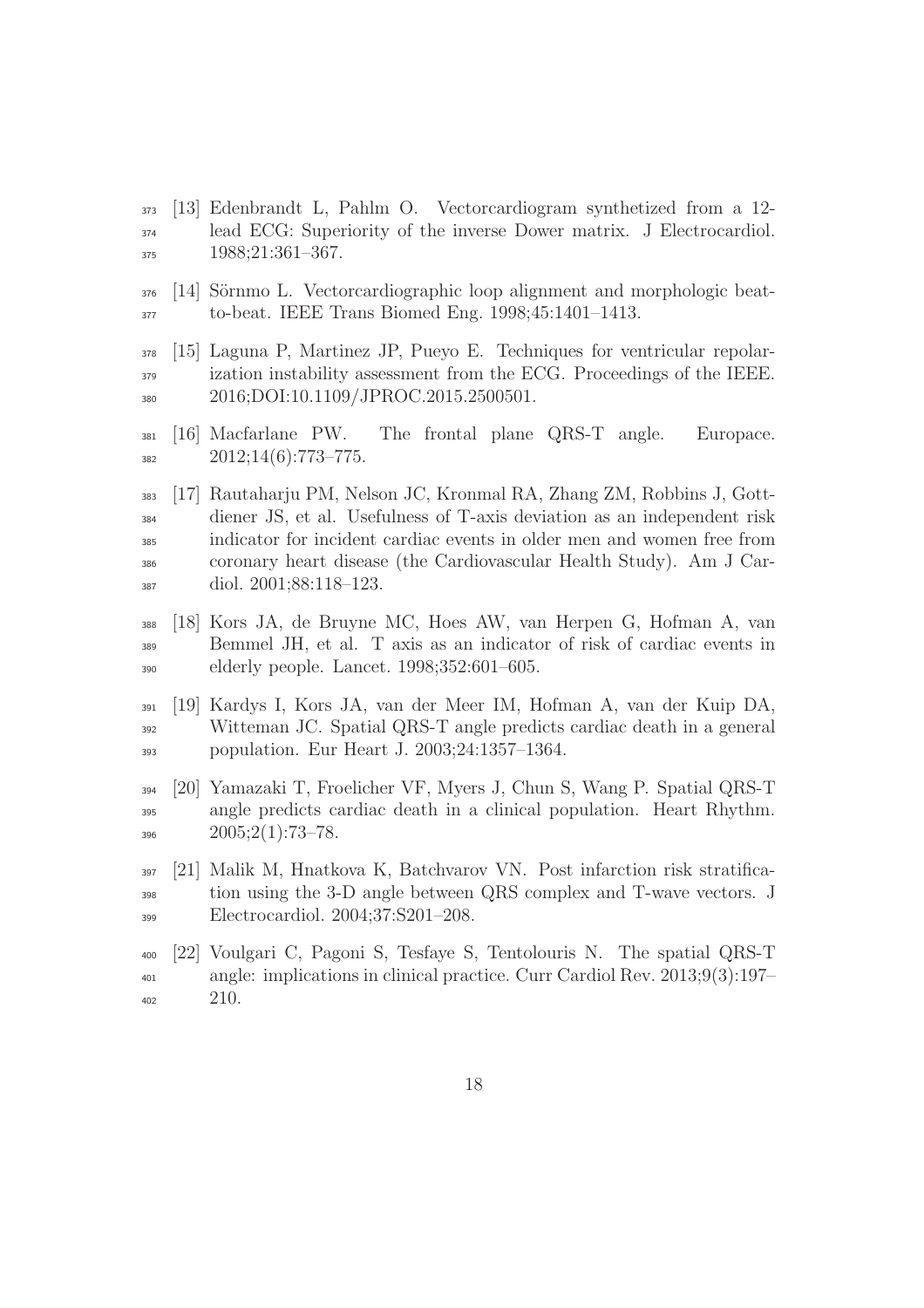- [23] Stampalija T, Casati D, Monasta L, Sassi R, Rivolta MW, Muggiasca ML, et al. Brain sparing effect in growth-restricted fetuses is associated with decreased cardiac acceleration and deceleration capacities: a case-control study. BJOG. 2015;DOI: 10.1111/1471-0528.13607.
- [24] Stampalija T, Casati D, Montico M, Sassi R, Rivolta MW, Maggi V, et al. Parameters influence on acceleration and deceleration capac- ity based on trans-abdominal ECG in early fetal growth restriction at different gestational age epochs. Eur J Obstet Gynecol Reprod Biol. 2015;188:104–112.
- [25] Fouzas S, Karatza AA, Davlouros PA, Chrysis D, Alexopoulos D, Man- tagos S, et al. Heterogeneity of ventricular repolarization in newborns <sup>414</sup> with intrauterine growth restriction. Early Hum Dev. 2014;90(12):857– 862.
- [26] Cruz-Lemini M, Crispi F, Valenzuela-Alcaraz B, Figueras F, Sitges M, Bijnens B, et al. Fetal cardiovascular remodelling persists at 6 months of life in infants with intrauterine growth restriction. Ultrasound Obstet Gynecol. 2015;DOI: 10.1002/uog.15767.
- [27] Cruz-Lemini M, Crispi F, Valenzuela-Alcaraz B, Figueras F, Gomez O, Sitges M, et al. A fetal cardiovascular score to predict infant hyperten- sion and arterial remodeling in intrauterine growth restriction. Am J Obstet Gynecol. 2014;210(6):e1–e22.
- [28] Crispi F, Bijnens B, Sepulveda-Swatson E, Cruz-Lemini M, Rojas- Benavente J, Gonzalez-Tendero A, et al. Postsystolic shortening by myocardial deformation imaging as a sign of cardiac adaptation to pres- sure overload in fetal growth restriction. Circ Cardiovasc Imaging.  $2014;7(5):781-787.$
- [29] Rautaharju PM, Prineas RJ, Zhang ZM. A simple procedure for esti- mation of the spatial QRS/T angle from the standard 12-lead electro-cardiogram. J Electrocardiol. 2007;40(3):300–304.
- [30] Bassareo PP, Fanos V, Puddu M, Cadeddu C, Balzarini M, Mercuro G. Significant QT interval prolongation and long QT in young adult ex-preterm newborns with extremely low birth weight. J Matern Fetal Neonatal Med. 2011;24(9):1115–1118.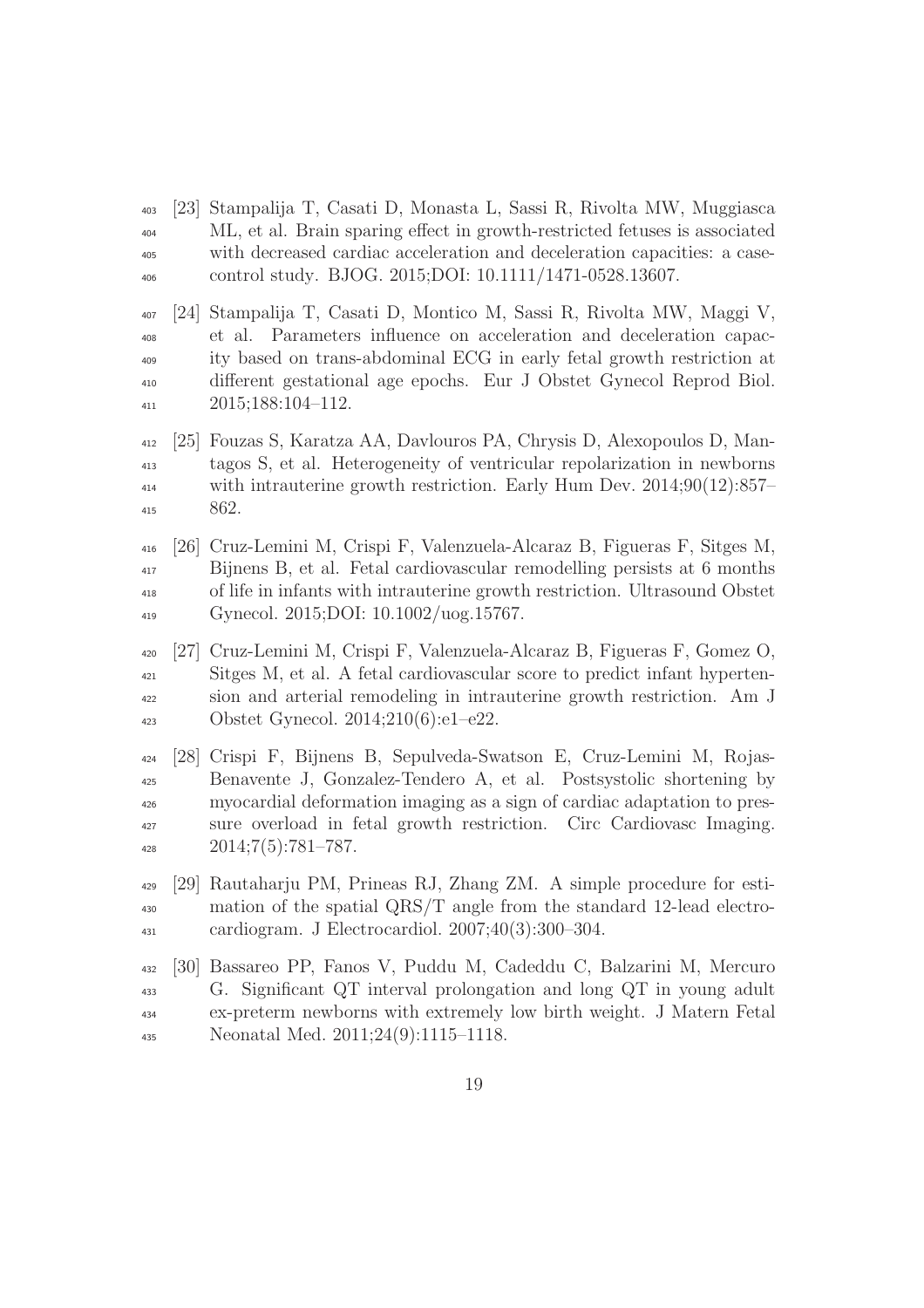[31] Lewandowski AJ, Leeson P. Preeclampsia, prematurity and cardiovas-cular health in adult life. Early Hum Dev. 2014;90(11):725–729.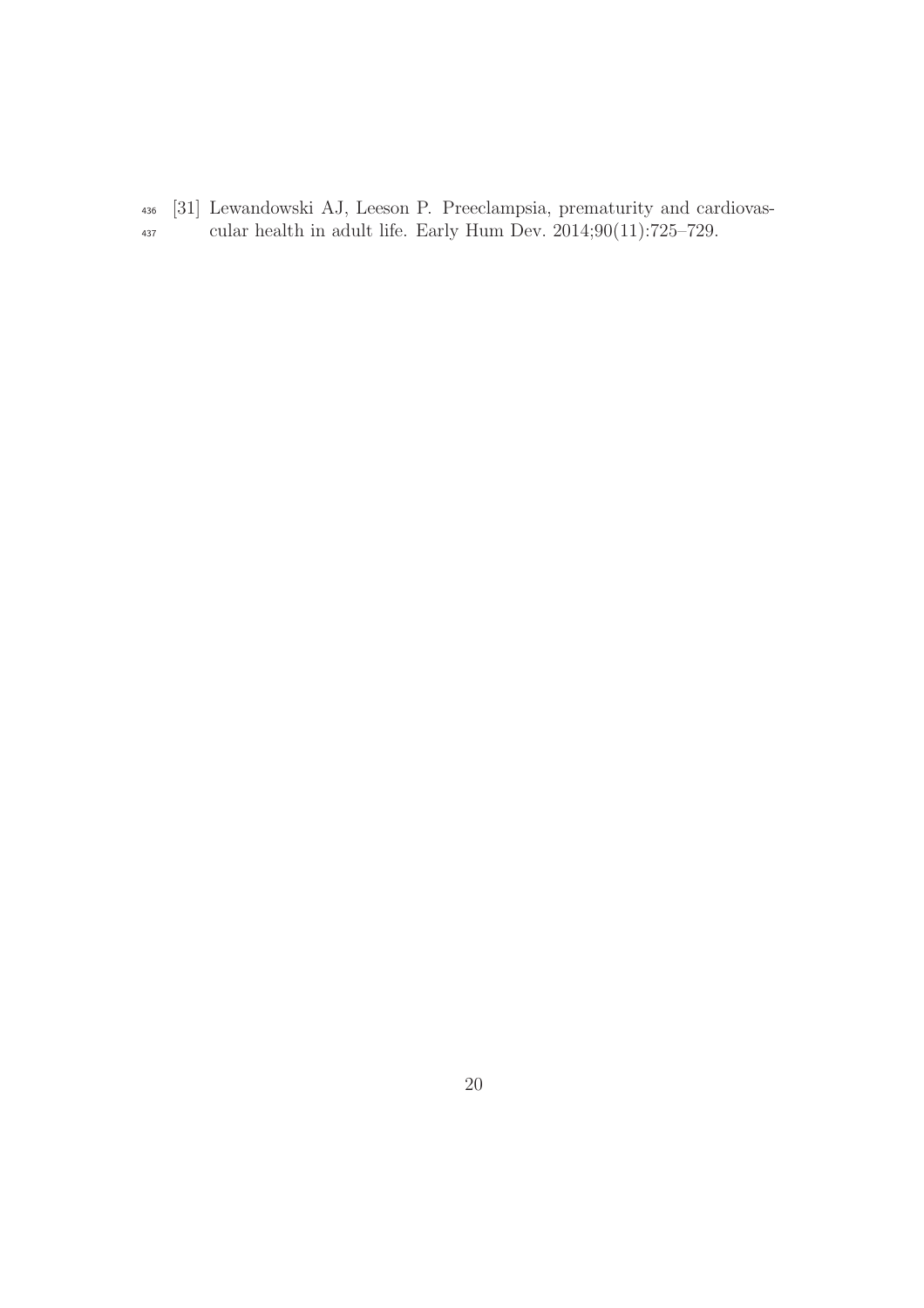#### Supplementary material

# Supplemental methods

Each individual underwent a comprehensive M-mode and 2D echocardiography using a commercially available ultrasound scanner (Vivid E9, General Electric Healthcare) just after ECG acquisition. Echocardiographic images were analyzed offline with commercially available software (EchoPac, General Electric Healthcare, version 108.1.6) by an experienced observer. Left ventricular end-diastolic wall thicknesses were measured by M-mode from a parasternal long-axis view. Cardiac diameters were determined from 2D images from an apical 4-chamber view at end-diastole. Left ventricular mass was then computed using the ASE formula [1]. Pearson test was performed in order to evaluate the correlation between the left ventricular mass and vectorcardiographic parameters. In order to visualize the covariance between them, observed and linear predicted values were plotted by groups.

## Supplemental results

Pearson correlation results between left ventricular mass and vectorcardiographic parameters are displayed in Table 1. Left ventricular mass showed a significant correlation with  $\Phi_{T-YZ}$ ,  $\rho_T$ ,  $\delta_T$ ,  $C_T$ ,  $\sigma_T$ ,  $\varrho_{T-XZ}$  and  $\varrho_{T-XY}$  among preterm AGA individuals. It also showed a significant correlation with  $\theta_{\text{RT}}$ ,  $\theta_{\text{\tiny RT-XY}},~\Phi_{\text{\tiny R-XZ}},~\Phi_{\text{\tiny R-XY}},~\Phi_{\text{\tiny R-XZ}}$  ,  $\Phi_{\text{\tiny T-XX}}$  ,  $\Phi_{\text{\tiny R-XY}}$  ,  $\theta_{\text{\tiny R}}$  ,  $\delta_{\text{\tiny R}}$  and  $\sigma_{\text{\tiny R}}$  among preterm IUGR cases.

# References

[1] Lang RM, Badano LP, et al VMA. Recommendations for cardiac chamber quantification by echocardiography in adults: an update from the American Society of Echocardiography and the European Association of Cardiovascular Imaging. J Am Soc Echocardiogr. 2015;28(1):1–39 e14.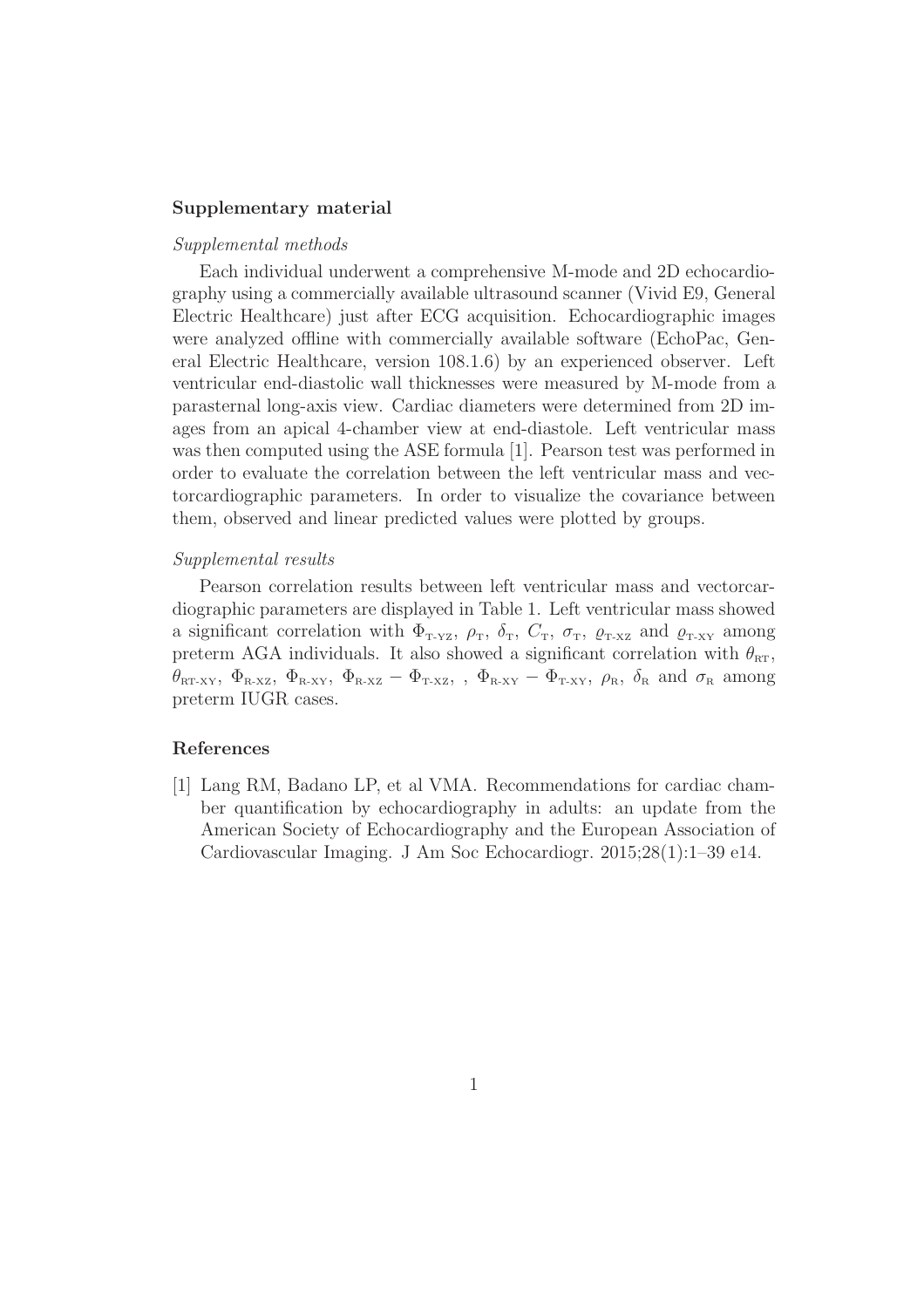|                                                           | Preterm AGA | Preterm IUGR |
|-----------------------------------------------------------|-------------|--------------|
|                                                           | $n=32$      | $n=33$       |
| Angle features                                            |             |              |
| $\theta_{\textrm{\tiny RT}}$                              | 0.1846      | $0.4668*$    |
| $\theta_{\text{\tiny RT-XY}}$                             | 0.0892      | $0.5391*$    |
| $\Phi_{\text{\tiny R-XZ}}$                                | $-0.3369$   | $-0.4253*$   |
| $\Phi_{\textrm{\tiny R-XY}}$                              | $-0.1430$   | $0.4883*$    |
| $\Phi_{\textrm{\tiny R-YZ}}$                              | 0.3202      | $-0.0963$    |
| $\Phi_{\textrm{\tiny T-XZ}}$                              | $-0.2581$   | $0.3455*$    |
| $\Phi_{\text{T-XY}}$                                      | $-0.2175$   | $-0.2182$    |
| $\Phi_{\textrm{\tiny T-YZ}}$                              | $0.3563*$   | $-0.2182$    |
| $\Phi_{\textrm{\tiny R-XZ}}-\Phi_{\textrm{\tiny T-XZ}}$   | 0.0507      | $-0.5176*$   |
| $\Phi_{\textrm{\tiny R-XY}}-\Phi_{\textrm{\tiny T-XY}}$   | 0.0248      | $0.5071*$    |
| $\Phi_{\textrm{\tiny R-YZ}} - \Phi_{\textrm{\tiny T-YZ}}$ | $-0.0464$   | 0.1211       |
| Loops morphology                                          |             |              |
| $\rho_{\textrm{\tiny R}}$                                 | $-0.0347$   | $-0.3929*$   |
| $\rho_{\rm T}$                                            | $0.4823*$   | 0.1550       |
| $\sigma_{\textrm{\tiny R}}$                               | 0.0540      | $0.4452*$    |
| $\sigma_{\rm T}$                                          | $-0.3611*$  | $-0.1478$    |
| $\delta_{\textrm{\tiny R}}$                               | $-0.0475$   | $-0.4509*$   |
| $\delta_{\mathrm{T}}$                                     | $0.3692*$   | 0.1471       |
| $C_{\rm R}$                                               | $-0.0978$   | 0.1603       |
| $C_{\rm T}$                                               | $0.5517*$   | 0.1468       |
| $\varrho_{\textrm{\tiny R-XZ}}$                           | $-0.1497$   | 0.0942       |
| $\varrho_{\textrm{\tiny R-XY}}$                           | $-0.1150$   | 0.0449       |
| $\varrho_\textrm{\tiny R-YZ}$                             | 0.0370      | 0.2837       |
| $\varrho_{\text{{\tiny T-XZ}}}$                           | $0.4528*$   | 0.1258       |
| $\varrho_{\textrm{\tiny T-XY}}$                           | $0.5193*$   | 0.2609       |
| $\varrho_{\textrm{\tiny T-YZ}}$                           | 0.3166      | 0.0651       |

Table 1: Pearson correlation values between left ventricular mass and vectorcardiographic (angle features and loops morphology) characteristics within preterm AGA and preterm IUGR populations.  $*p<0.05$  from Pearson test